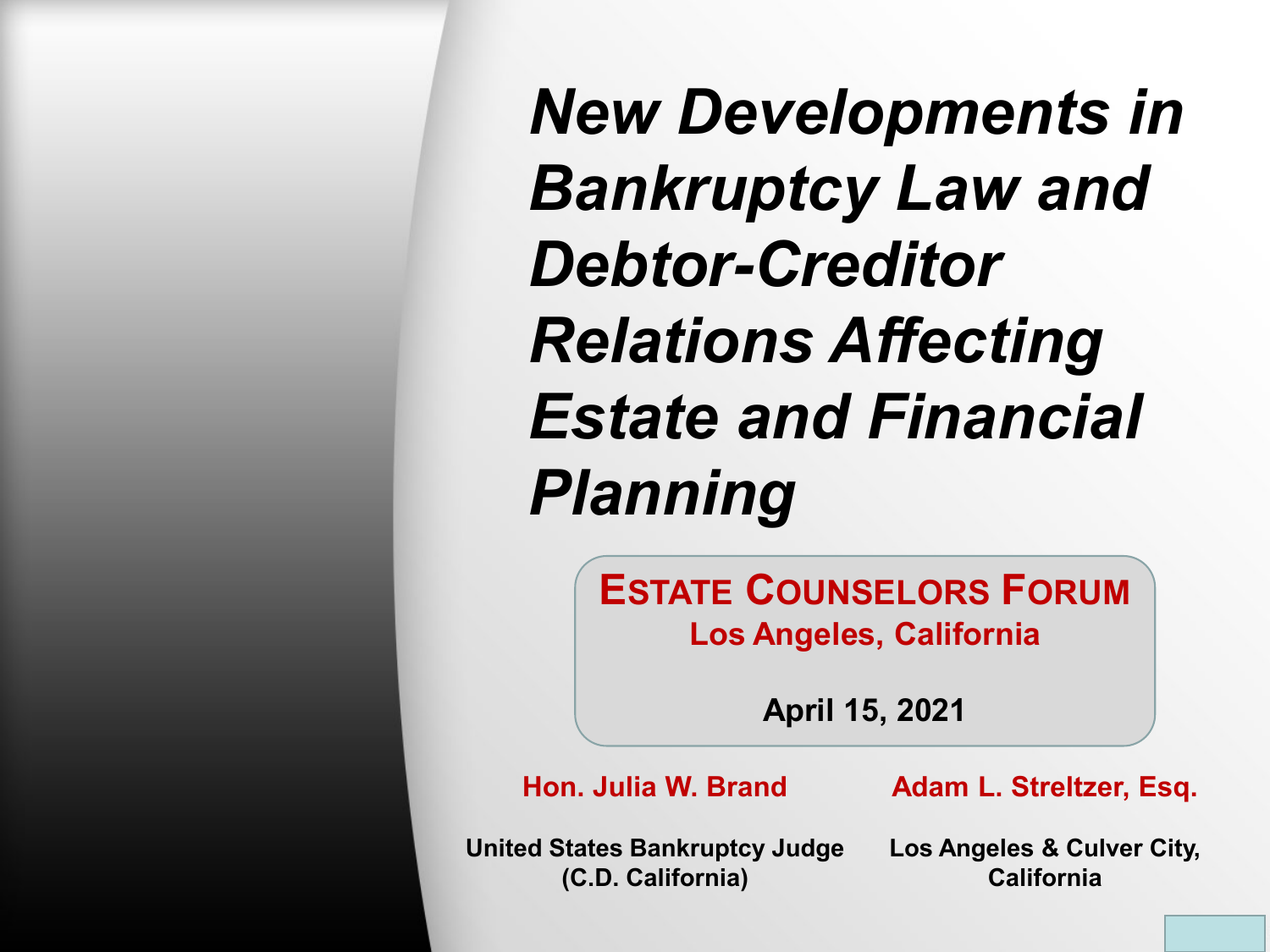### *Who Should Pay Attention?*

- Our goal is to provide relevant information concerning new developments in bankruptcy law and debtor-creditor relations to those involved in the fields of estate and financial planning.
- *Who should be paying attention to these developments?*
	- $\triangleright$  Planning in anticipation of death, incapacity, and transferring wealth to the next generation; and

 $\triangleright$  Advising or assisting in the process of administering property held in a fiduciary capacity (i.e., decedent's estates, trusts, conservatorships, and guardianships) for the benefit of others.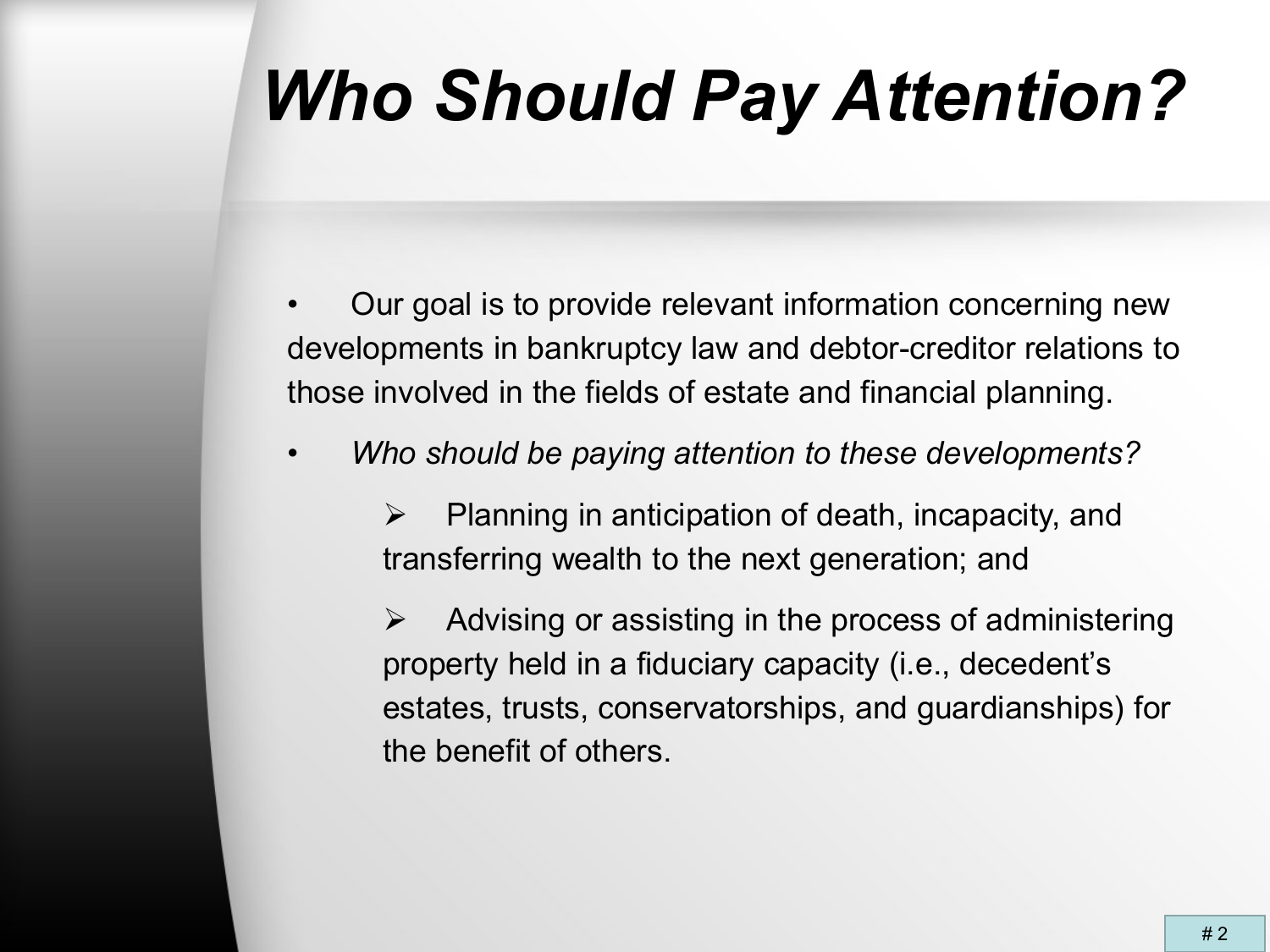# **New Developments**

- *Bankruptcy Law*
	- $\triangleright$  Federal law
	- U.S. Bankruptcy Code
- *Debtor-Creditor Relations*
	- $\triangleright$  Mixed federal and state law
		- $\triangleright$  Exemptions from the enforcement of judgment
		- > Homestead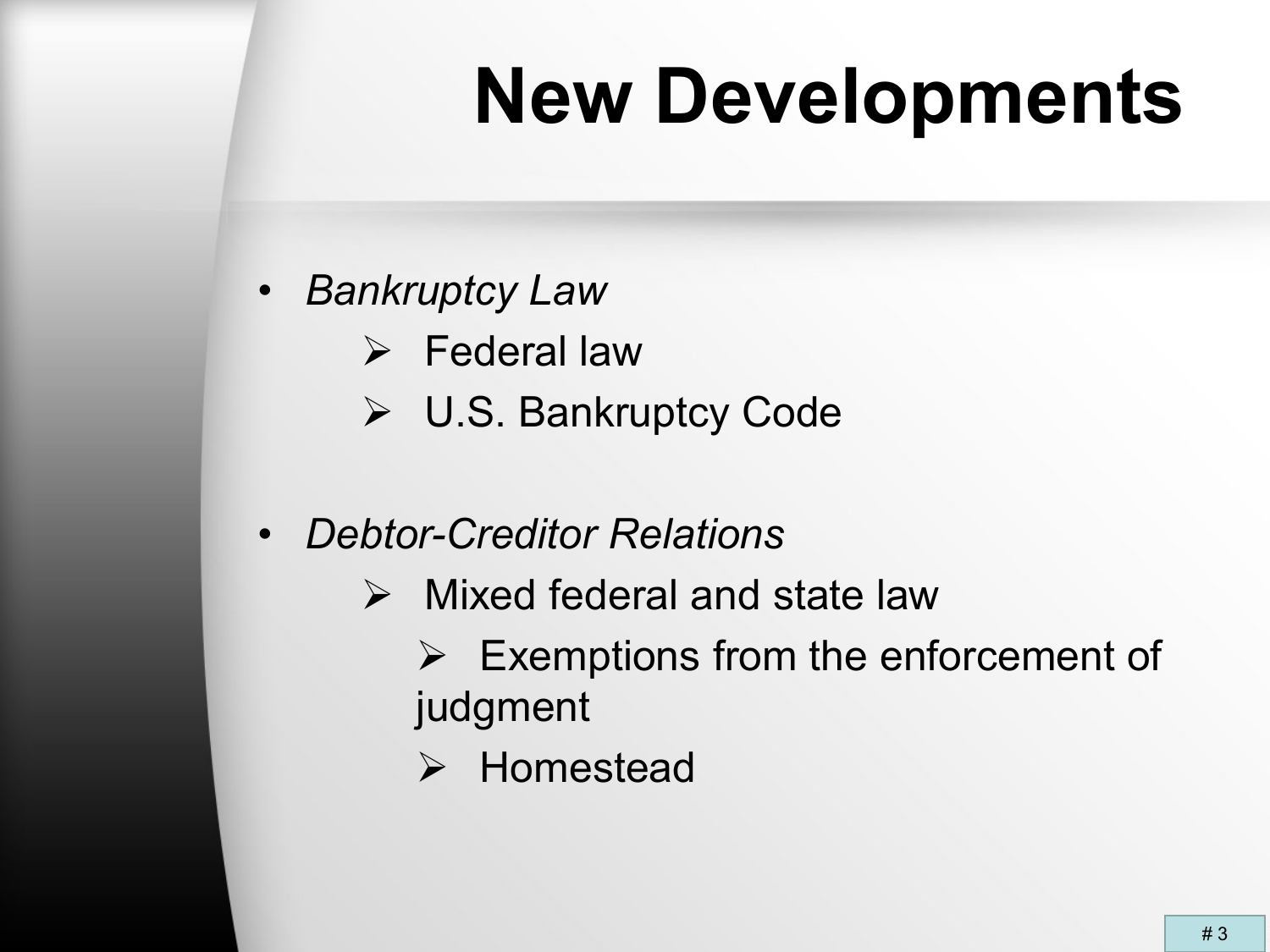### **BACKGROUND**

- Article I, Section 8, of the United States Constitution authorizes Congress to enact "uniform Laws on the subject of Bankruptcies."
- Under this grant of authority, Congress has enacted several versions of the "Bankruptcy Code." It is the uniform federal law that governs all bankruptcy cases.
- The current version is entitled the "United States" Bankruptcy Code," codified as Title 11 of the United States Code (11 U.S.C. §§101 et seq.). The Bankruptcy Code has been amended several times since its enactment.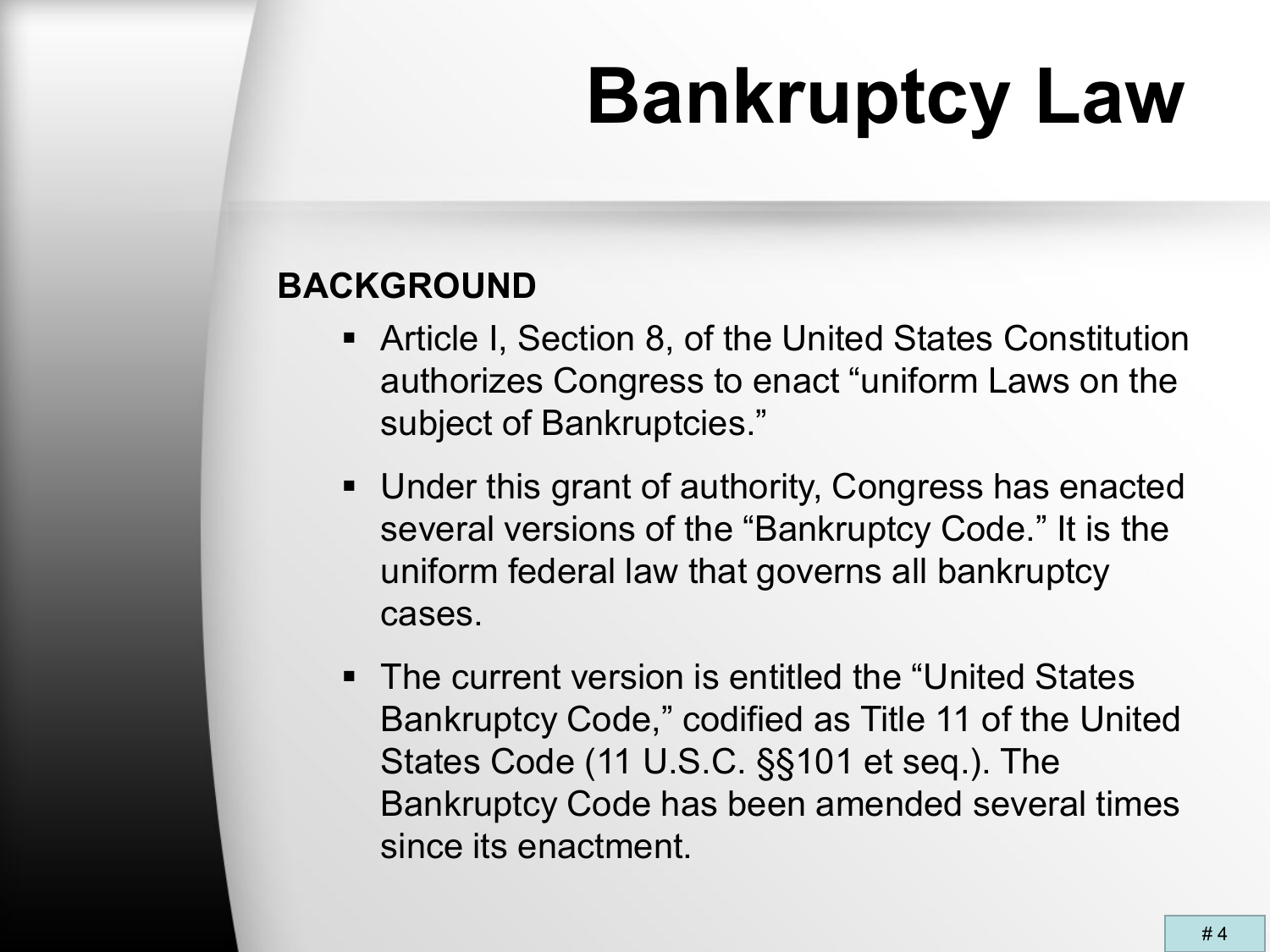### **PURPOSE**

A fundamental goal of the federal bankruptcy laws enacted by Congress is to give debtors a financial "fresh start" from burdensome debts. The Supreme Court of the United States made this point about the purpose of the bankruptcy law in a 1934 decision:

"[I]t gives to the honest but unfortunate debtor…a new opportunity in life and a clear field for future effort, unhampered by the pressure and discouragement of preexisting debt." *Local Loan Co. v. Hunt* (1934) 292 U.S. 234, 244.

This goal is accomplished through the bankruptcy discharge, which releases debtors from personal liability from specific debts and prohibits creditors from ever taking any action against the debtor to collect those debts.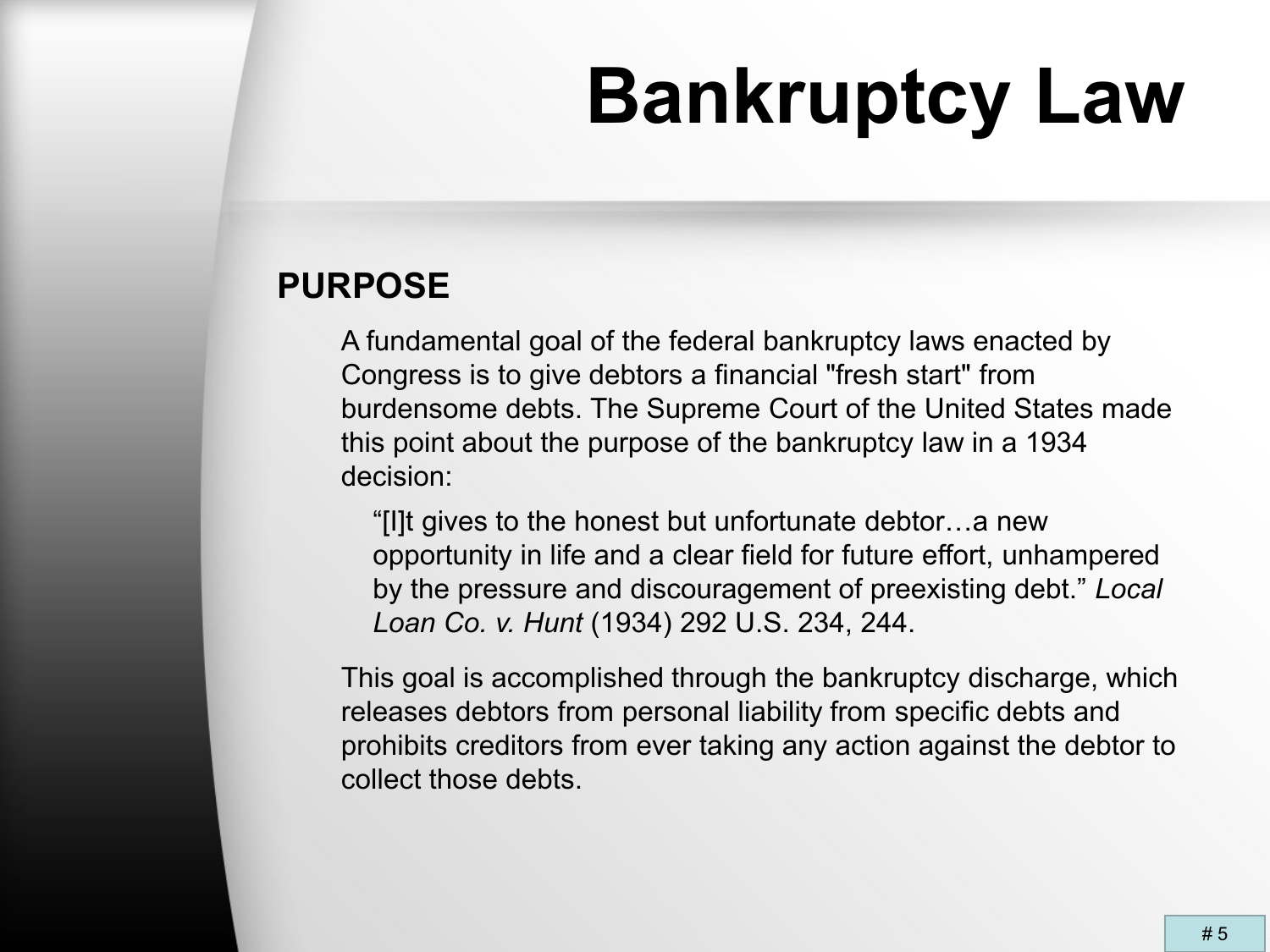### **CHAPTERS**

The Bankruptcy Code is divided into several well-known "chapters":

**Chapter 7** "Liquidation" **Chapter 13** Adjustment of Debtors of an Individual with Regular Income (a.k.a., "Rehabilitation")

**Chapter 11** "Reorganization"

And now we have…

*Subchapter V of Chapter 11* Small Business Reorganization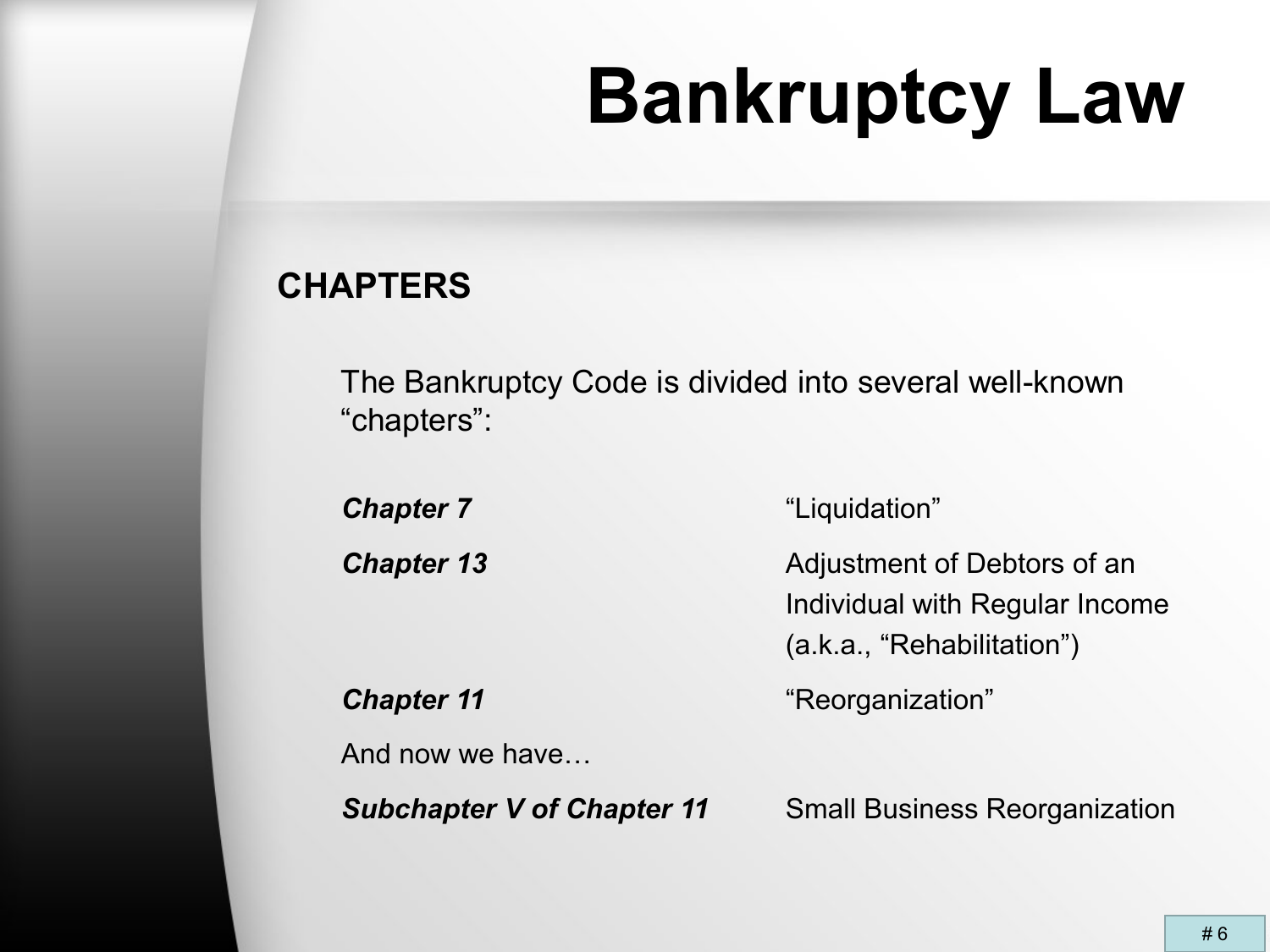### **BANKRUPTCY COURT and BANKRUPTCY JUDGE**

- $\triangle$  The court official with decision-making power over federal bankruptcy cases is the United States Bankruptcy Judge.
	- Unit of the United States District Court.
	- Each state has one or more federal court districts.
- $\cdot$  The bankruptcy judge may decide any matter connected with a bankruptcy case, such as eligibility to file or whether a debtor should receive a discharge of debts.
- Much of the bankruptcy process is administrative, however, and is conducted away from the courthouse.
- $\cdot$  In cases under Chapters 7, 12, or 13, and sometimes in Chapter 11 cases, this administrative process is carried out by a "trustee" who is appointed to oversee the case.
	- Role/involvement of the Office of the U.S. *Trustee*
	- Role/involvement of the Office of the U.S. *Attorney*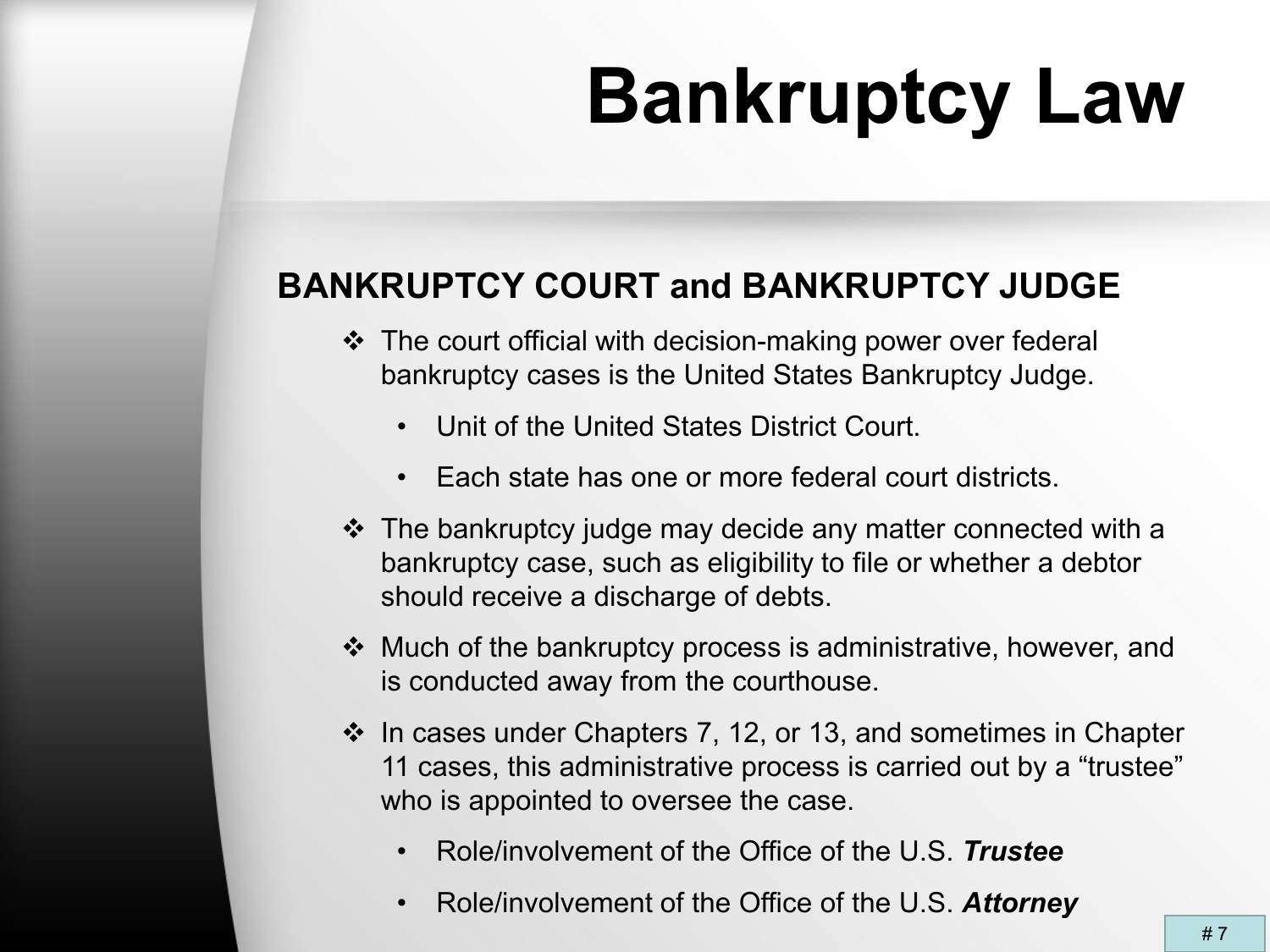### **BANKRUPTCY PROCEEDINGS**

#### **Chapter 7 - Liquidation:**

This contemplates an orderly, court-supervised procedure by which an appointed Chapter 7 trustee takes over the assets of the debtor's estate, reduces them to cash, and makes distributions to creditors, subject to the debtor's right to retain certain exempt property and the rights of secured creditors.

This is the prototypical '**consumer**' bankruptcy case.

#### *"I give up!"*

 *"Sell off my valuable assets, distribute the net proceeds to my creditors, and then give me back anything that is leftover or that the law allows me to keep."*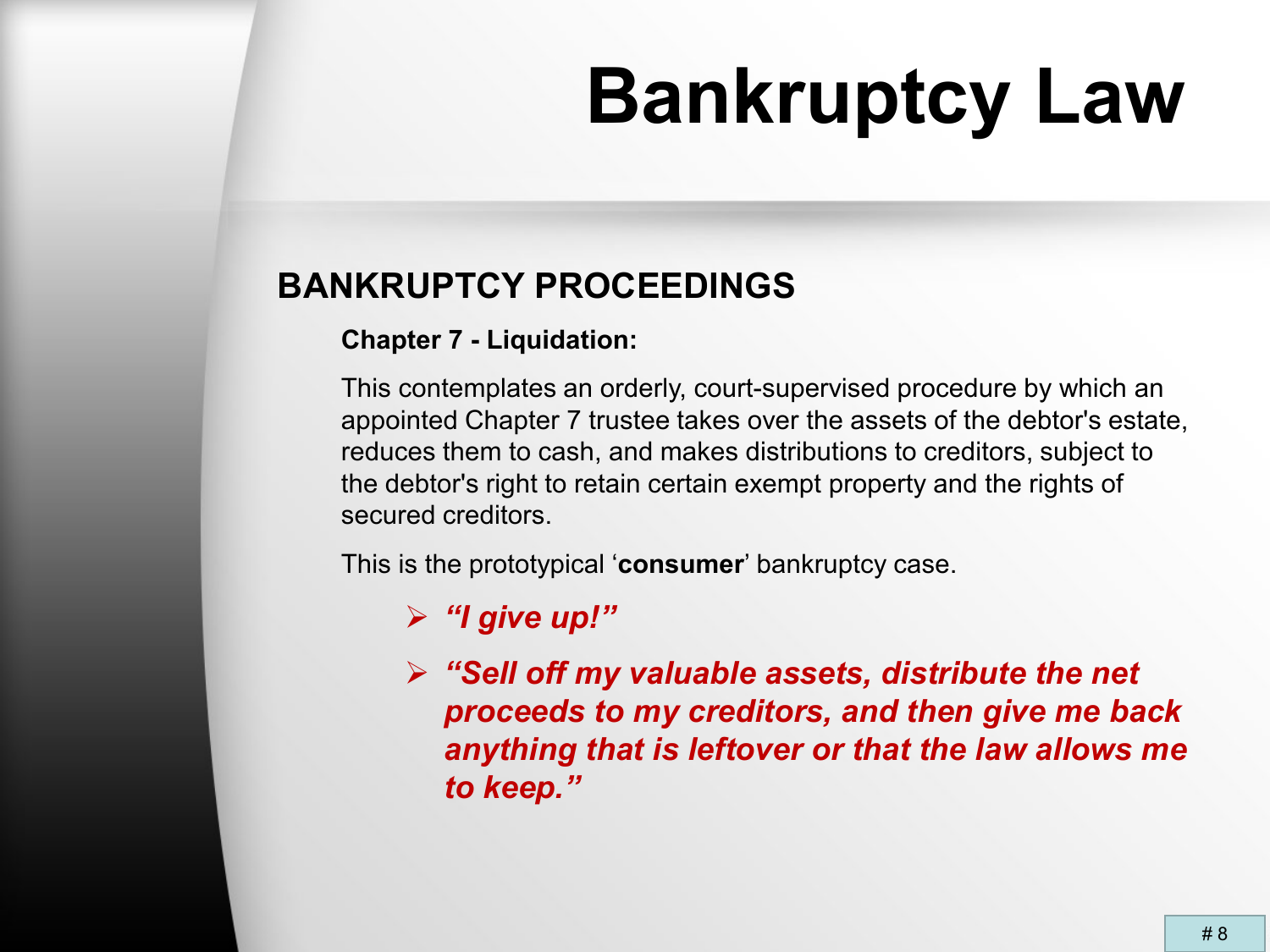### **BANKRUPTCY PROCEEDINGS**

#### **Chapter 7 (con't)**

Because there is usually little or no non-exempt property in most Chapter 7 cases, there may not be an actual liquidation of the debtor's assets. These cases are called "no-asset cases." A creditor holding an unsecured claim will get a distribution from the bankruptcy estate only if the case is an asset case and the creditor files a proof of claim with the bankruptcy court.

In most Chapter 7 cases, if the debtor is an individual, he or she receives a discharge that releases him or her from personal liability for certain dischargeable debts. Secured claims are normally unaffected by the liquidation process. The debtor normally receives a discharge just a few months after the petition is filed.

Recent amendments to the Bankruptcy Code require the application of a "means test" to determine whether individual consumer debtors qualify for relief under chapter 7. If such a debtor's income exceeds certain designated thresholds, the debtor may not be eligible for Chapter 7 relief.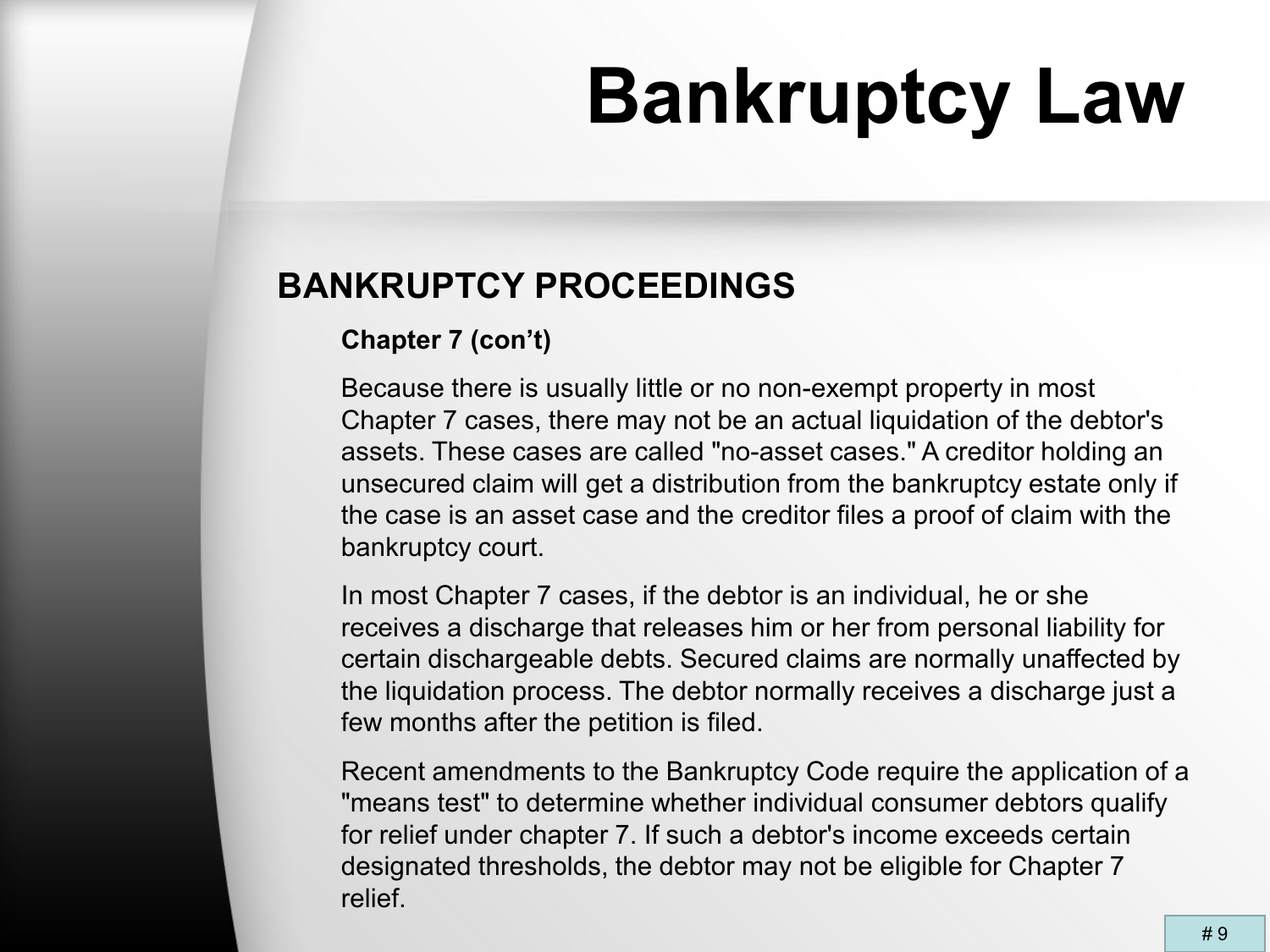### **BANKRUPTCY PROCEEDINGS**

**Chapter 13 - Adjustment of Debts of an Individual with Regular Income:**

This is designed for an individual debtor who has a regular source of income, like a wage-earner. Chapter 13 is also used by consumer debtors who do not qualify for chapter 7 relief under the means test.

Chapter 13 enables the debtor to keep valuable assets, such as their home, through a court-supervised process to distribute the debtor's excess income to pay down allowed creditor claims over time – usually between 3 years and 5 years.

At a confirmation hearing, the court approves or disapproves the debtor's repayment plan.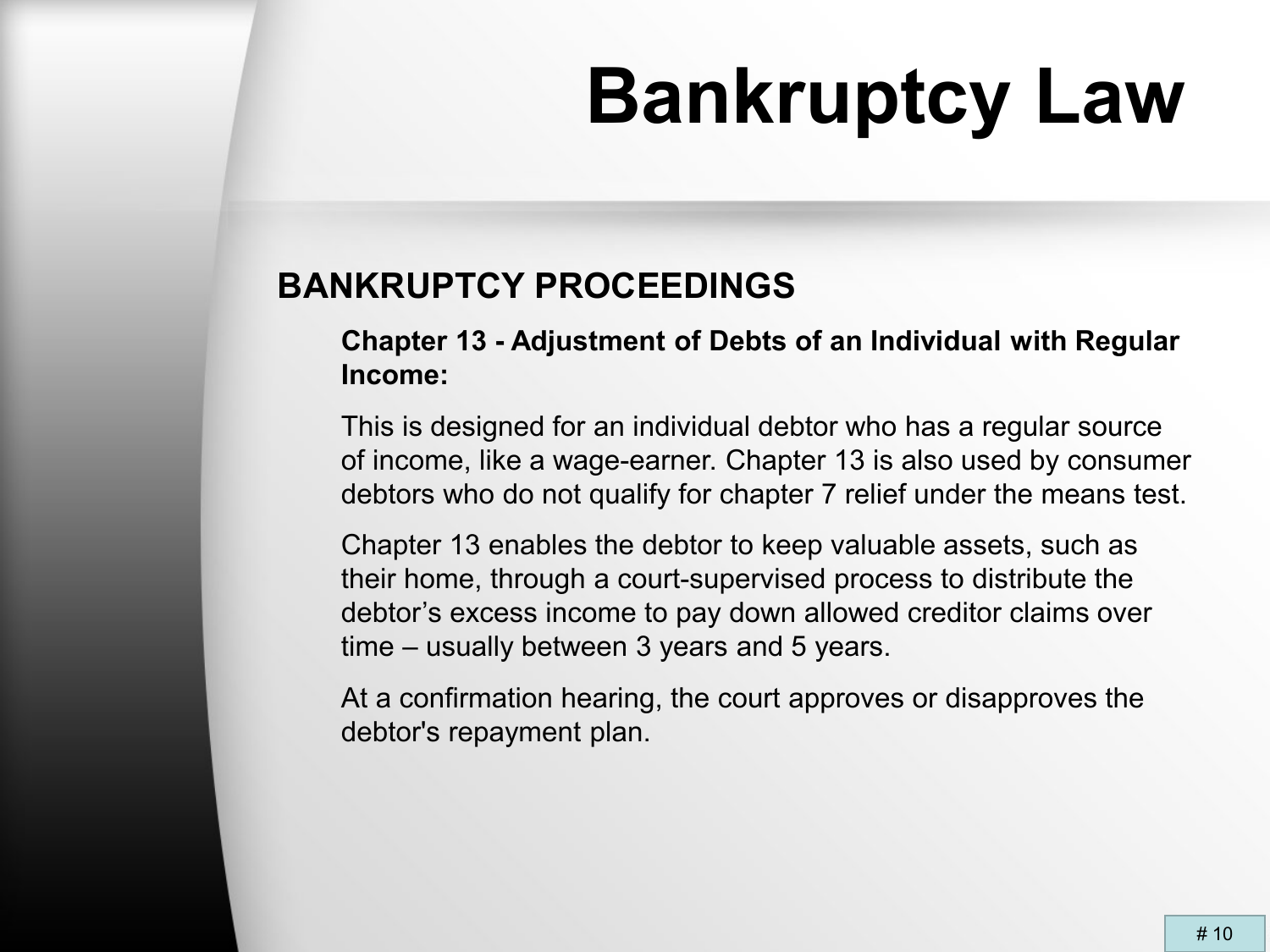### **BANKRUPTCY PROCEEDINGS**

#### **Chapter 13 (con't)**

Chapter 13 is very different from Chapter 7 since the Chapter 13 debtor usually remains in possession of the property of the estate and makes payments to creditors, through the trustee, based on the debtor's anticipated income over the life of the plan.

Unlike Chapter 7, the debtor does not receive an immediate discharge of debts.

The debtor must complete the payments required under the plan before the discharge is received. The debtor is protected from lawsuits, garnishments, and other creditor actions while the plan is in effect.

The discharge is also somewhat broader (i.e., more debts are eliminated) under Chapter 13 than the discharge under Chapter 7.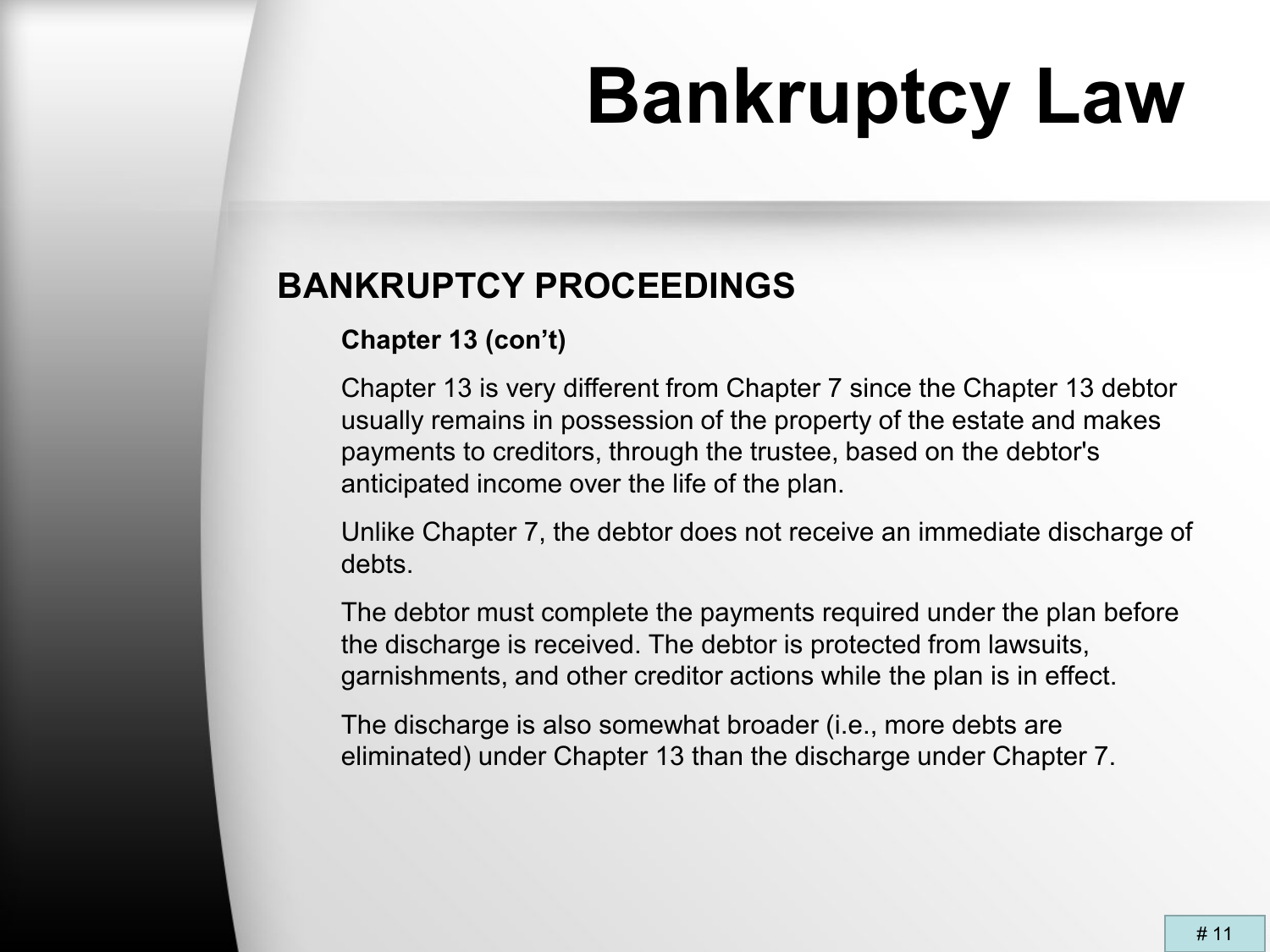### **BANKRUPTCY PROCEEDINGS**

#### **Chapter 11 – Reorganization:**

This is typically used to reorganize a business. Chapter 11 is available to every business, whether organized as a corporation, partnership, or sole proprietorship, and to individuals, although it is most prominently used by corporate entities. In California, individuals with substantial debt also utilize Chapter 11 reorganization.

This is the prototypical '**business**' bankruptcy case.

- The debtor does **not** proclaim that "*I give up and sell off my assets to satisfy my creditors*."
- **Instead,** *the debtor seeks to impose a plan to recapitalize a business that has viable economic merit, in accordance with a formal, judicially-approved plan, whereby the plan seeks to retain the business as a viable ongoing enterprise, but at the expense of the existing creditors and—unfortunately—the business' owners and equity interest holders***.**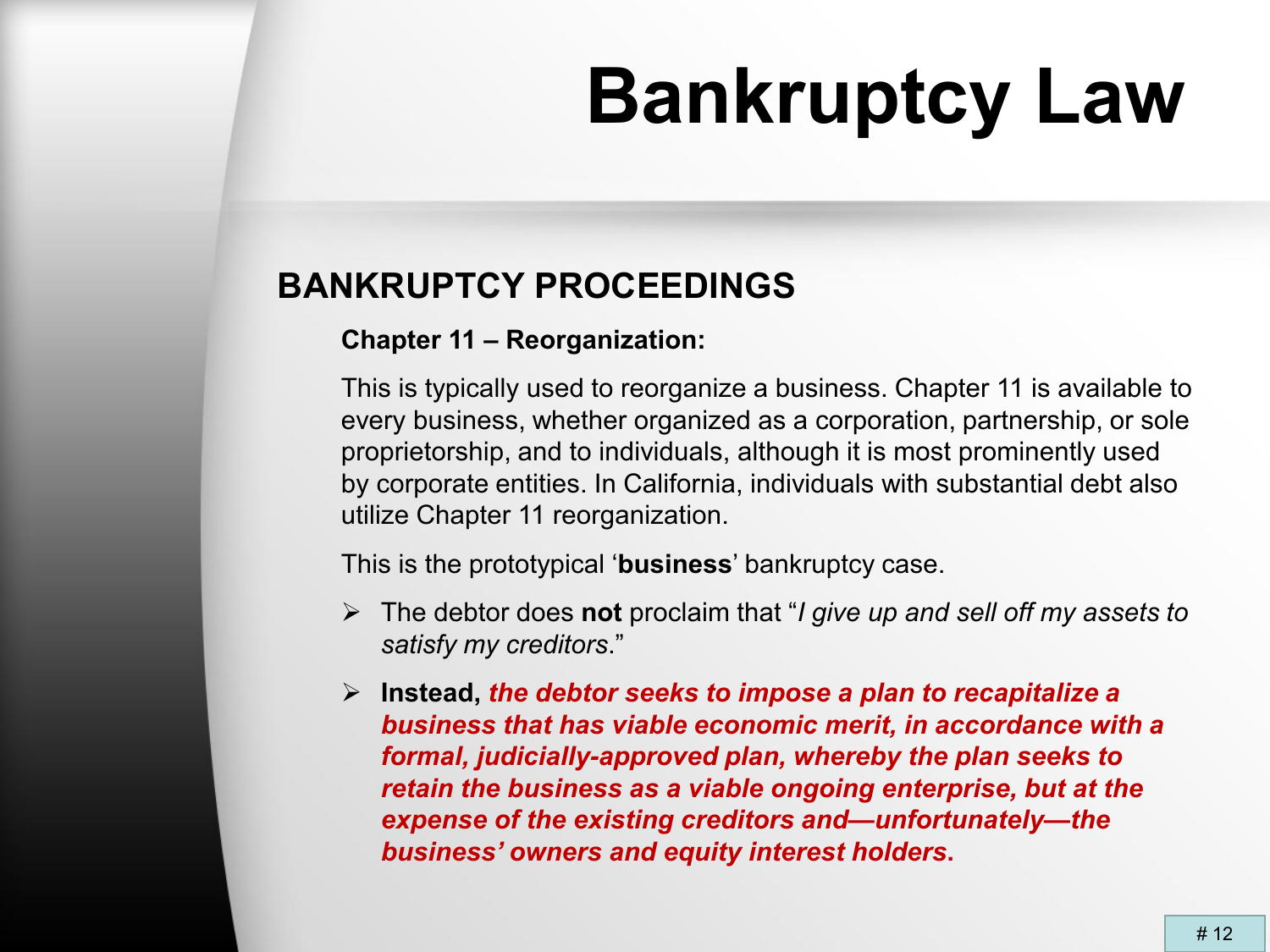### **BANKRUPTCY PROCEEDINGS**

#### **Chapter 11 (con't)**

In a Chapter 11 bankruptcy, the business debtor is typically "reorganized" so that it emerges from bankruptcy with more/new equity and less debt. That process is accomplished by a judicially-supervised procedure through which debts can be discharged and unprofitable contracts avoided, but, in exchange, the equity interest holders/owners are eliminated, reduced/transformed, or replaced.

In a Chapter 11 proceeding the debtor remains in control of its business operations as a "debtor in possession" (DIP), rather than through the appointment of a trustee, although remaining subject to the oversight by the Bankruptcy Judge under the jurisdiction of the Bankruptcy Court. Often it is accompanied by the formal involvement of the debtor's creditors through the "Creditor's Committee" process.

*In comparison, in a Chapter 7 liquidation, the business debtor would cease operations, a trustee would be appointed to liquidate assets and distribute net proceeds to creditors, and any residue would thereafter by returned to the owners.*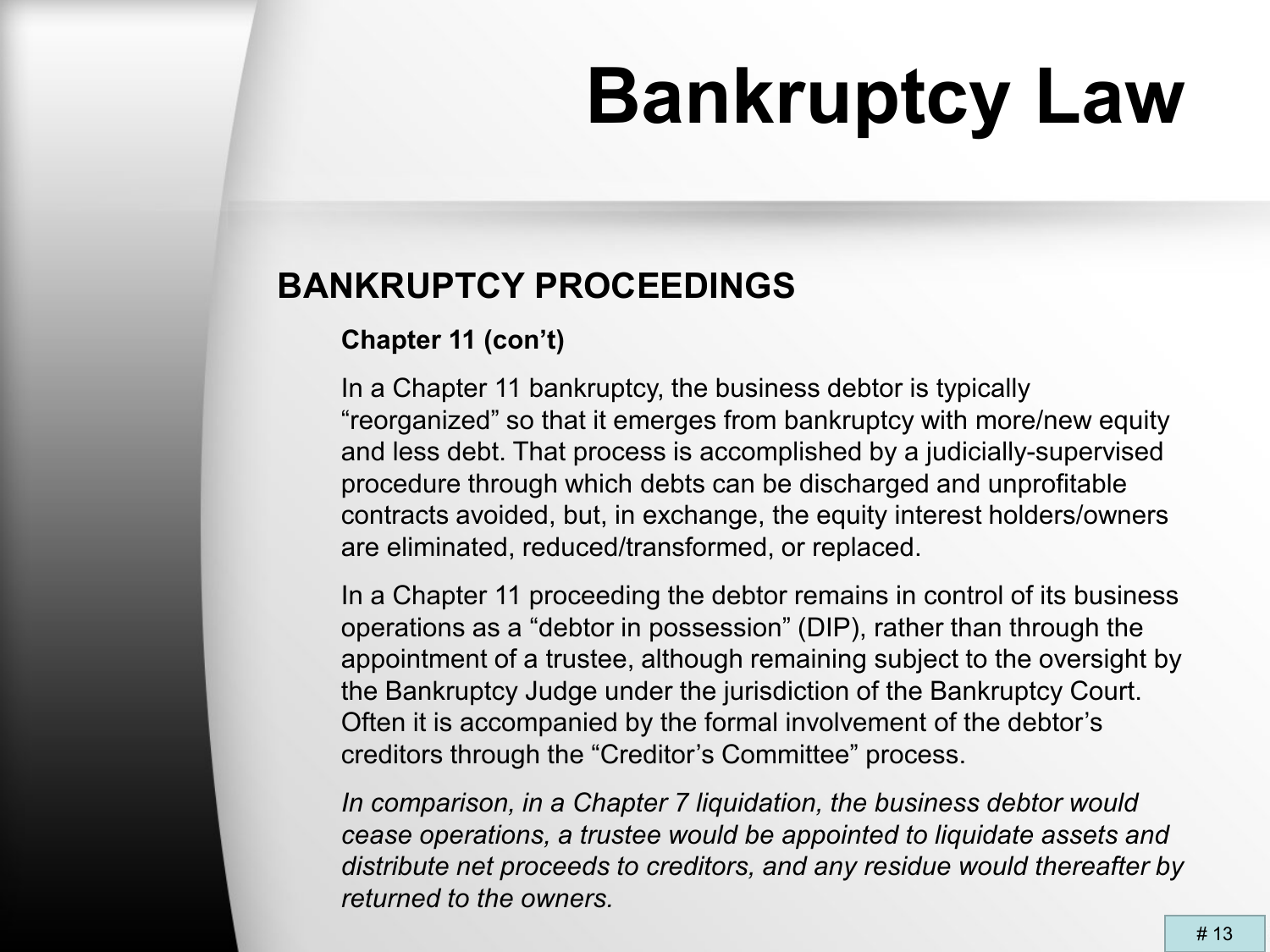### **BANKRUPTCY PROCEEDINGS**

### **Chapter 11 (con't)**

In order for a Chapter 11 debtor to reorganize, the debtor must file (and the Bankruptcy Court must thereupon judicially confirm) a plan of reorganization.

The Chapter 11 plan of reorganization is a detailed compromise between the major stakeholders in the case, including the debtor and its creditors. Most Chapter 11 proceedings aim towards confirming such a plan to reorganize debt & business operations. Another option is an asset sale as supervised by the bankruptcy court.

The process is complicated and difficult and can involve battles over the valuation of assets, priorities, and payment of professional fees.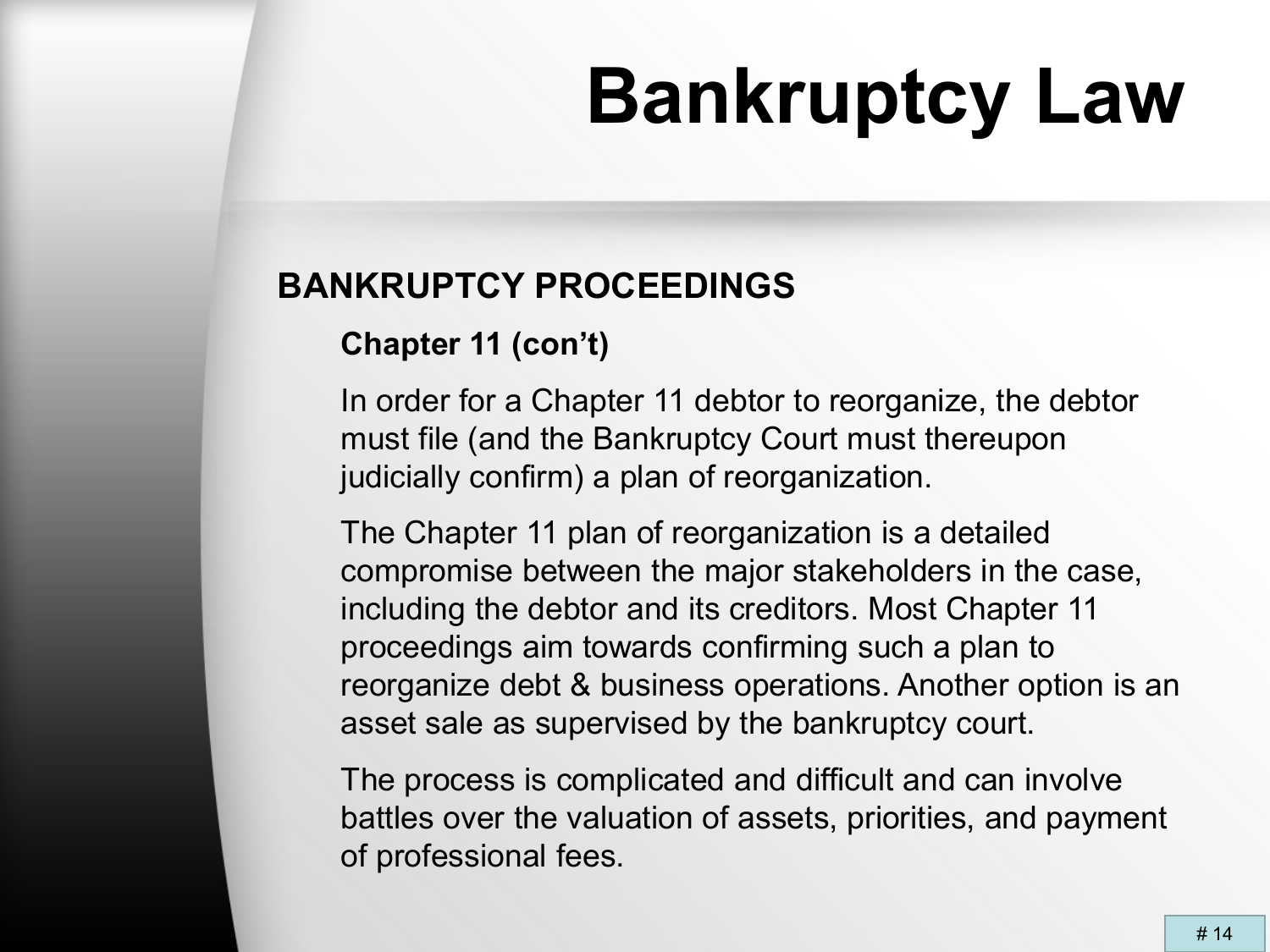### **BANKRUPTCY PROCEEDINGS**

### **Chapter 11 (con't)**

- The Chapter 11 process is also subject to one rule that should strike at the heart of those who plan estate and financial affairs:
	- The "**Absolute Priority Rule**"
- **❖** The Absolute Priority Rule prevents business owners and equity investors from maintaining their equity interest in a business undergoing a Chapter 11 reorganization if creditors are *not* paid in full.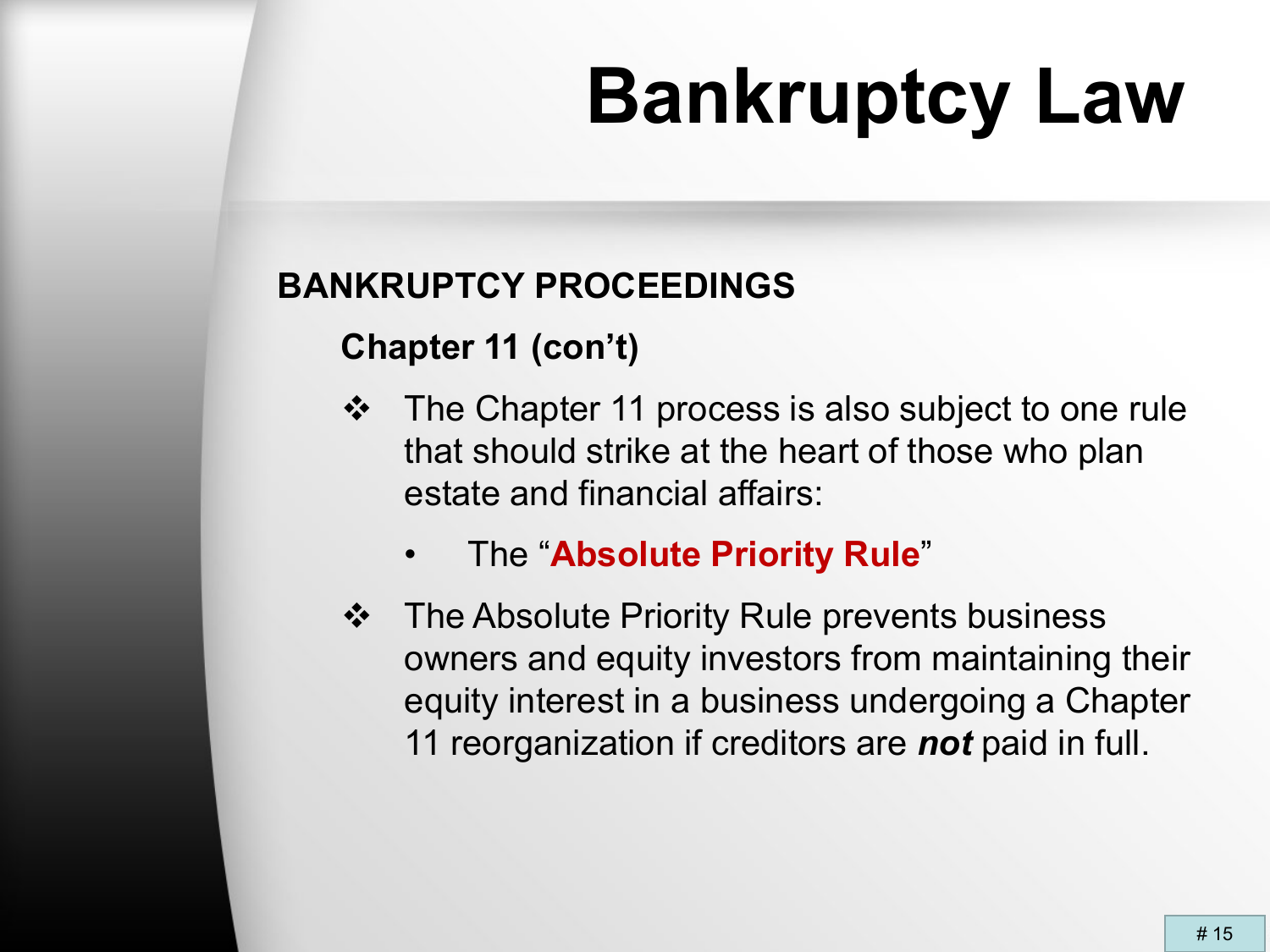### **BANKRUPTCY PROCEEDINGS**

### **Chapter 11 (con't)**

So, a Chapter 11 bankruptcy proceeding will likely result in one of these possible outcomes for the business debtor:

**Success** – Reorganization; or

 **Failure** – Conversion to Chapter 7 liquidation proceeding **or** Dismissal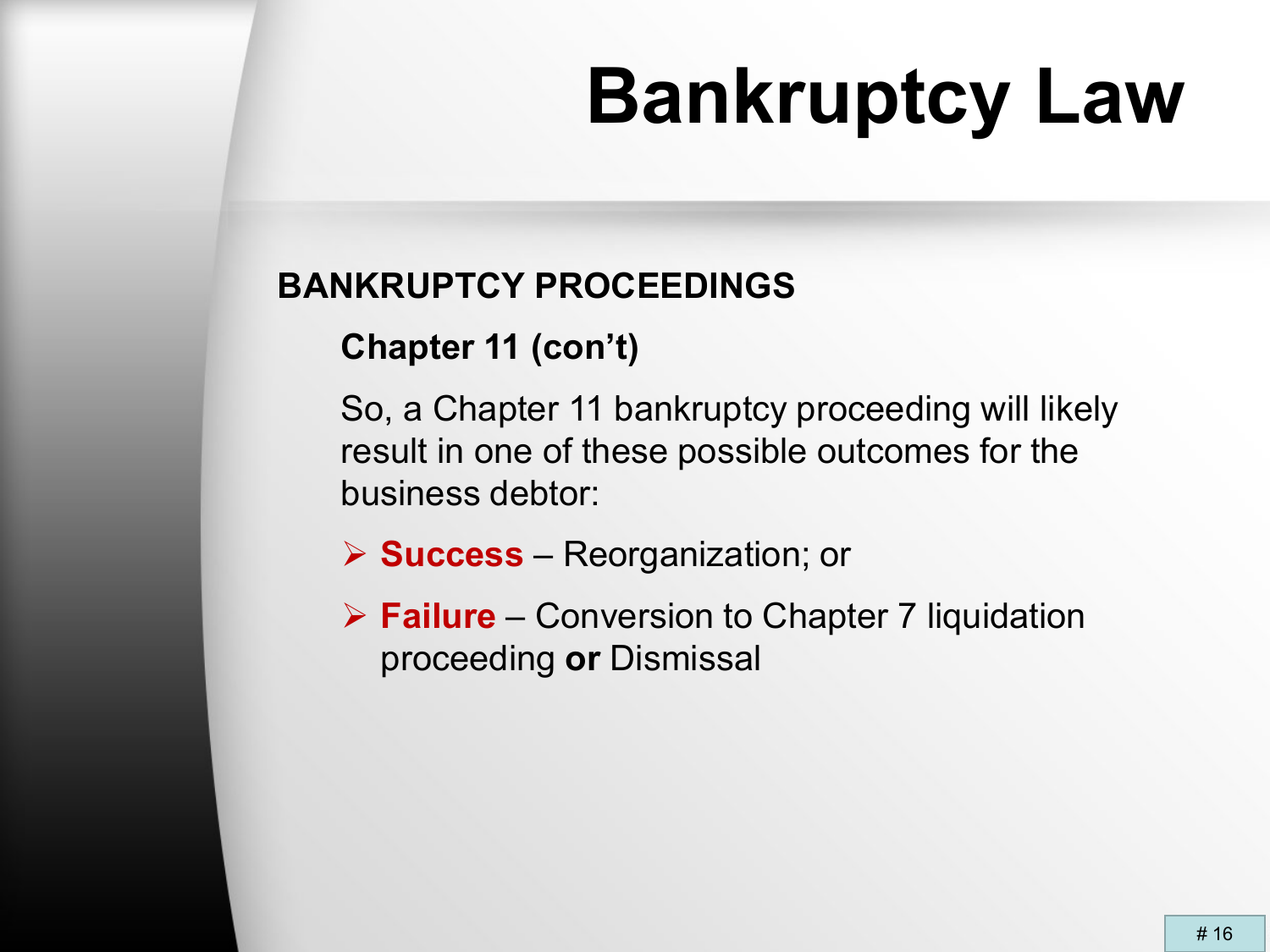### **BANKRUPTCY PROCEEDINGS**

### **Chapter 11 (con't)**

In addition to the **Absolute Priority Rule**, there are substantial burdens which tend to preclude most small businesses from utilizing the benefits of Chapter 11. These burdens include the following:

- **(i) Costs and Expense**
- **(ii) Paperwork and Detailed Financial Information Disclosures**
- **(iii) Delay**
- **(iv) Complexity**
- **(v) Special rules for special industries:**
	- **Railroads**
	- **Shopping centers**
	- Single asset real estate cases
	- **Individuals**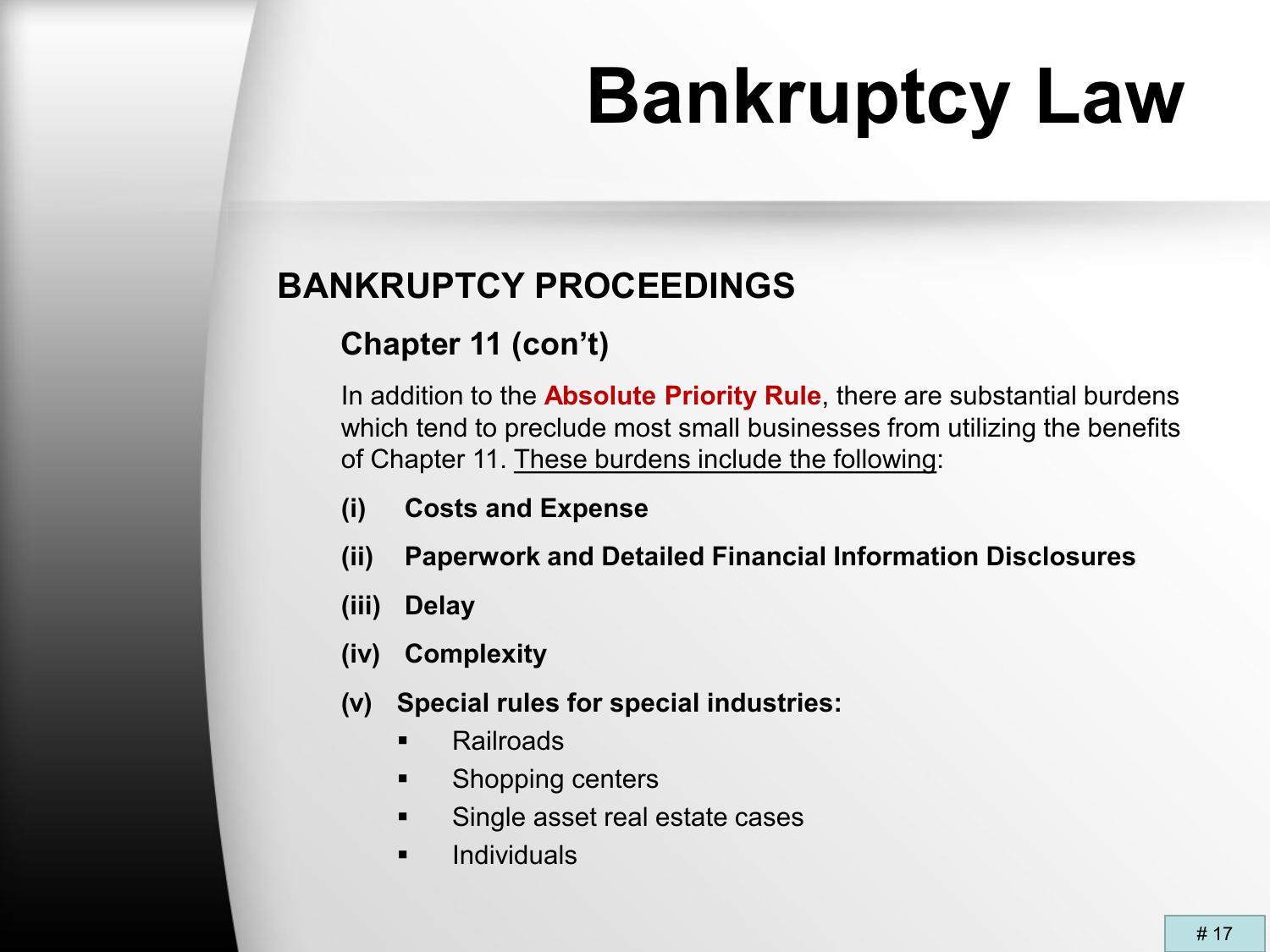### **BANKRUPTCY PROCEEDINGS**

**New Developments:**

### **SUBCHAPTER V (five) of CHAPTER 11**

In August 2019, the Small Business Reorganization Act of 2019 ("SBRA") added Subchapter V to Chapter 11 of the Bankruptcy Code.

Subchapter V, which took effect in February 2020, is reserved exclusively for the "**small business debtor**" with the purpose of expediting bankruptcy procedure and economically resolving small business bankruptcy cases. 11 U.S.C. §§101(51D)

Subchapter V retains many of the advantages of a traditional Chapter 11 case without the unnecessary procedural burdens and costs. It seeks to increase the debtor's ability to negotiate a successful reorganization and retain control of the business and increase oversight and ensure a quick reorganization.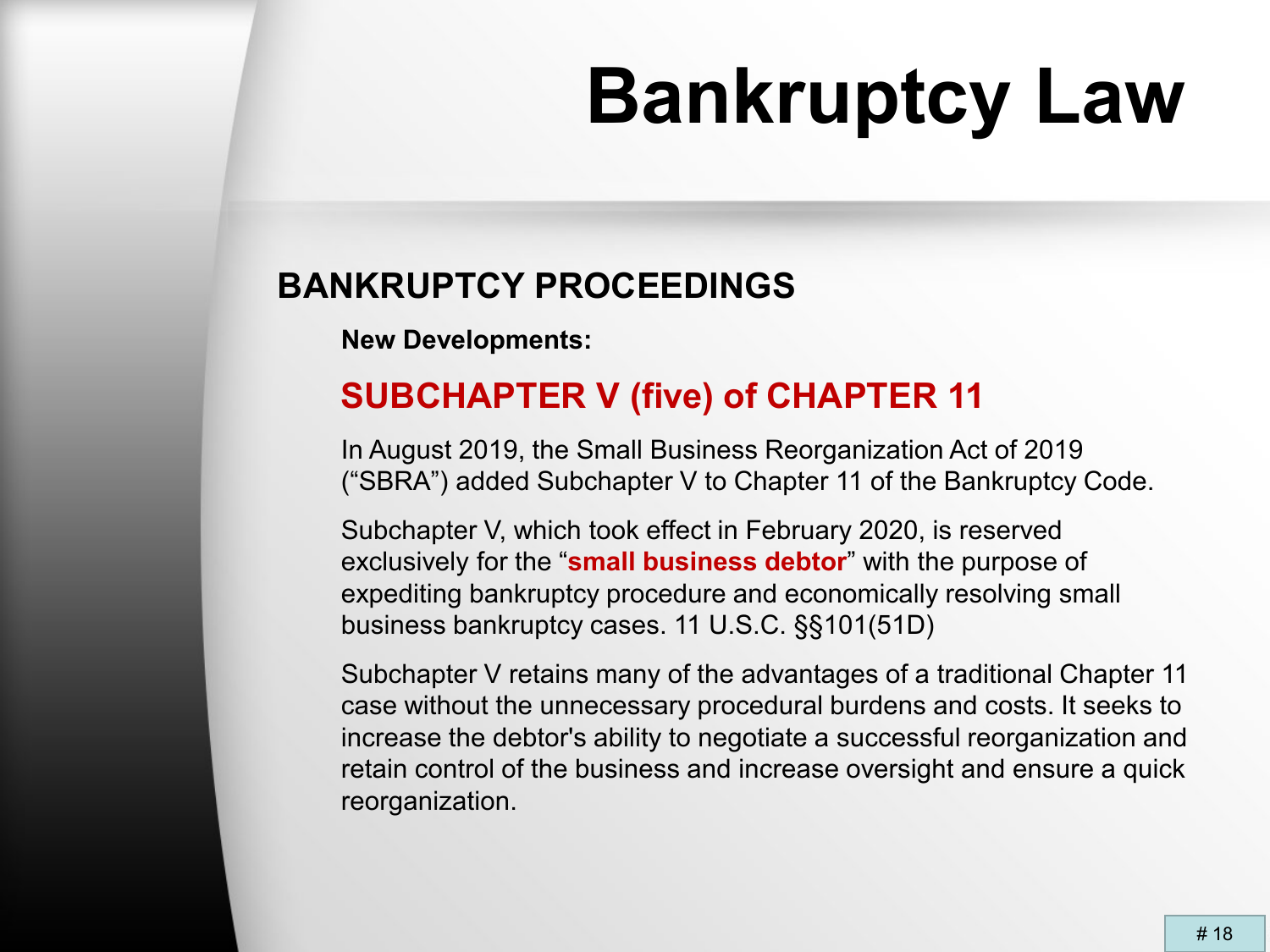### **BANKRUPTCY PROCEEDINGS**

**New Developments:**

### **SUBCHAPTER V (five) of CHAPTER 11**

A Subchapter V case contrasts from a traditional Chapter 11 in several key aspects:

- **(i) Limited to "small business debtors"**
- **(ii) Retention of Control & Differing Role of Trustee**
- **(iii) Reduced Creditor Involvement**
- **(iv) Streamlined Procedures & Reduced Costs**
- **(v) Retention of Equity (i.e., Ameliorating the "Absolute Priority Rule")**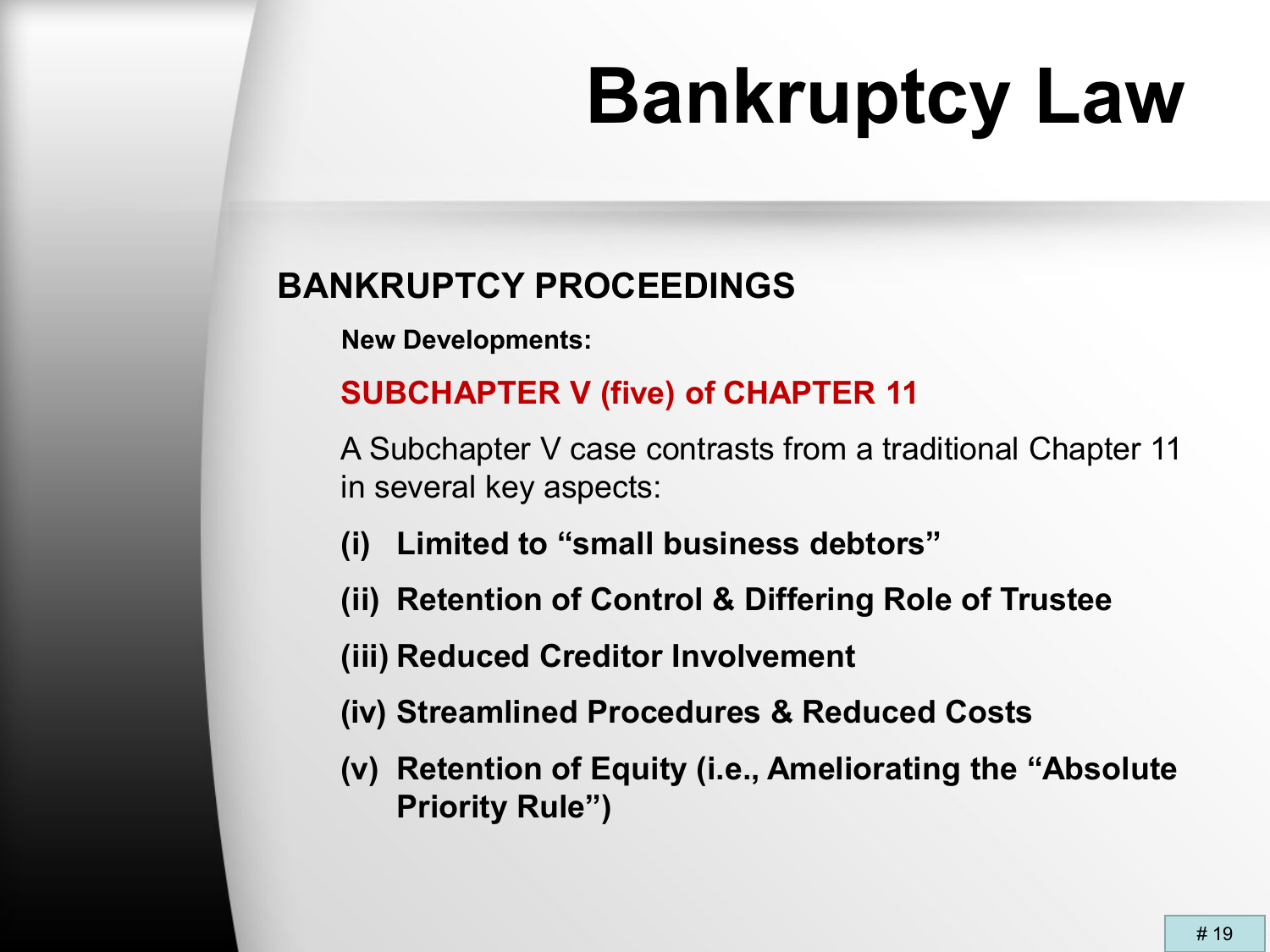### **BANKRUPTCY PROCEEDINGS**

#### **Subchapter V: Limited to "small business debtors"**

To qualify for subchapter V, a debtor (whether an entity or an individual) must be engaged in commercial or business activities other than having its principal business activity be owning singleasset real estate. The debtor's aggregate debts (including any noncontingent, liquidated, secured, and unsecured debts) must **be less than \$7,500,000 and at least 50% of that debt must have arisen from commercial or business activities**, excluding debts owed to insiders or affiliates.

Note the CORONAVIRUS AID, RELIEF, AND ECONOMIC SECURITY ACT, Public Law No. 116-136 ("CARES Act") and also the COVID-19 BANKRUPTCY RELIEF EXTENSION ACT OF 2021, Public Law 117-5, enacted March 27, 2021

\_\_\_\_\_\_\_\_\_\_\_\_\_\_\_\_\_\_\_\_\_\_\_\_\_\_\_\_\_\_\_\_\_\_\_\_\_\_\_\_\_\_\_\_\_\_\_\_\_\_\_\_\_\_\_\_\_\_\_\_\_\_\_\_\_\_\_\_\_\_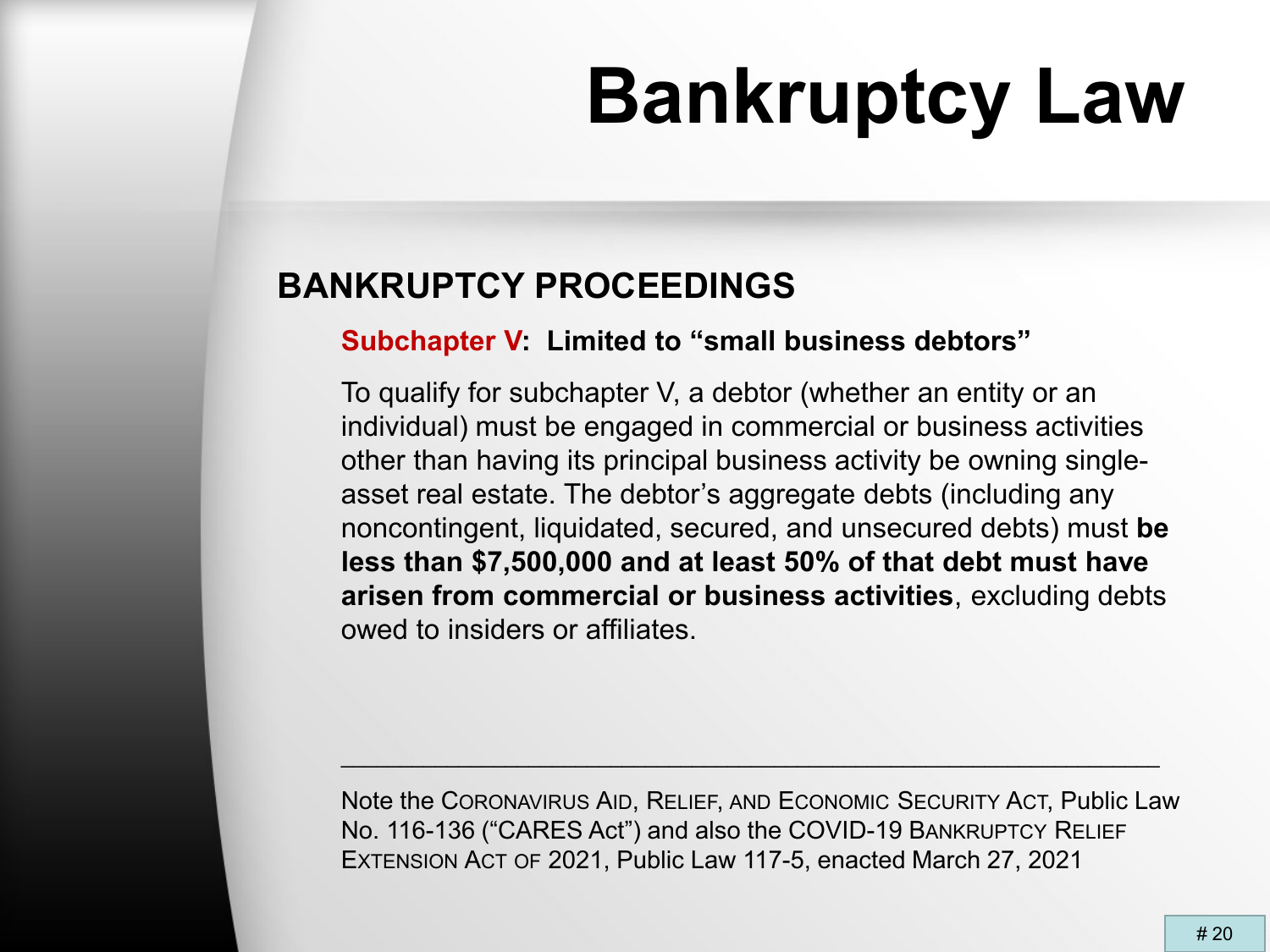### **BANKRUPTCY PROCEEDINGS**

#### **Subchapter V: Retention of Control/Trustee**

- **The small business debtor remains in control of the** underlying business enterprise throughout the proceeding.
- However, a "subchapter V trustee" will be appointed to supervise and control estate funds and facilitate the development of a consensual plan.

#### **Subchapter V: Reduced Creditor Involvement**

- **There is no automatic appointment of an official** committee of unsecured creditors.
- Only the small business debtor may propose a plan of reorganization.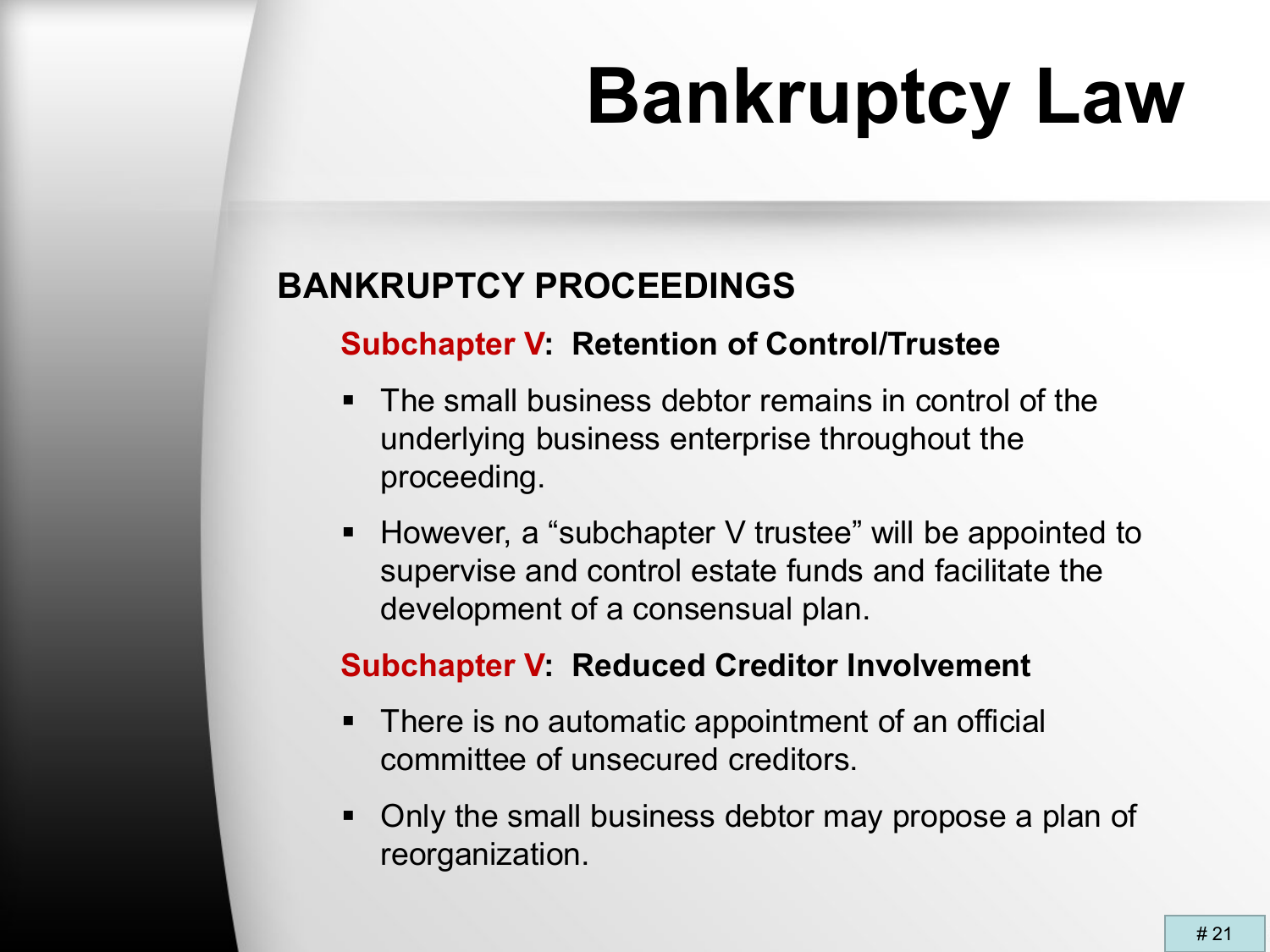### **BANKRUPTCY PROCEEDINGS**

### **Subchapter V: Streamlined Procedures and Reduced Costs/Expenses**

- There is no quarterly fees paid to the Office of the U.S. Trustee throughout the lifetime of the case.
- The paperwork requirements are lessened.
- The procedural requirements for approving a plan of reorganization are lessened.
- The financial disclosure requirements are lessened.
- **EXALE** Likelihood of adversarial, contested fights over reorganization plans is reduced.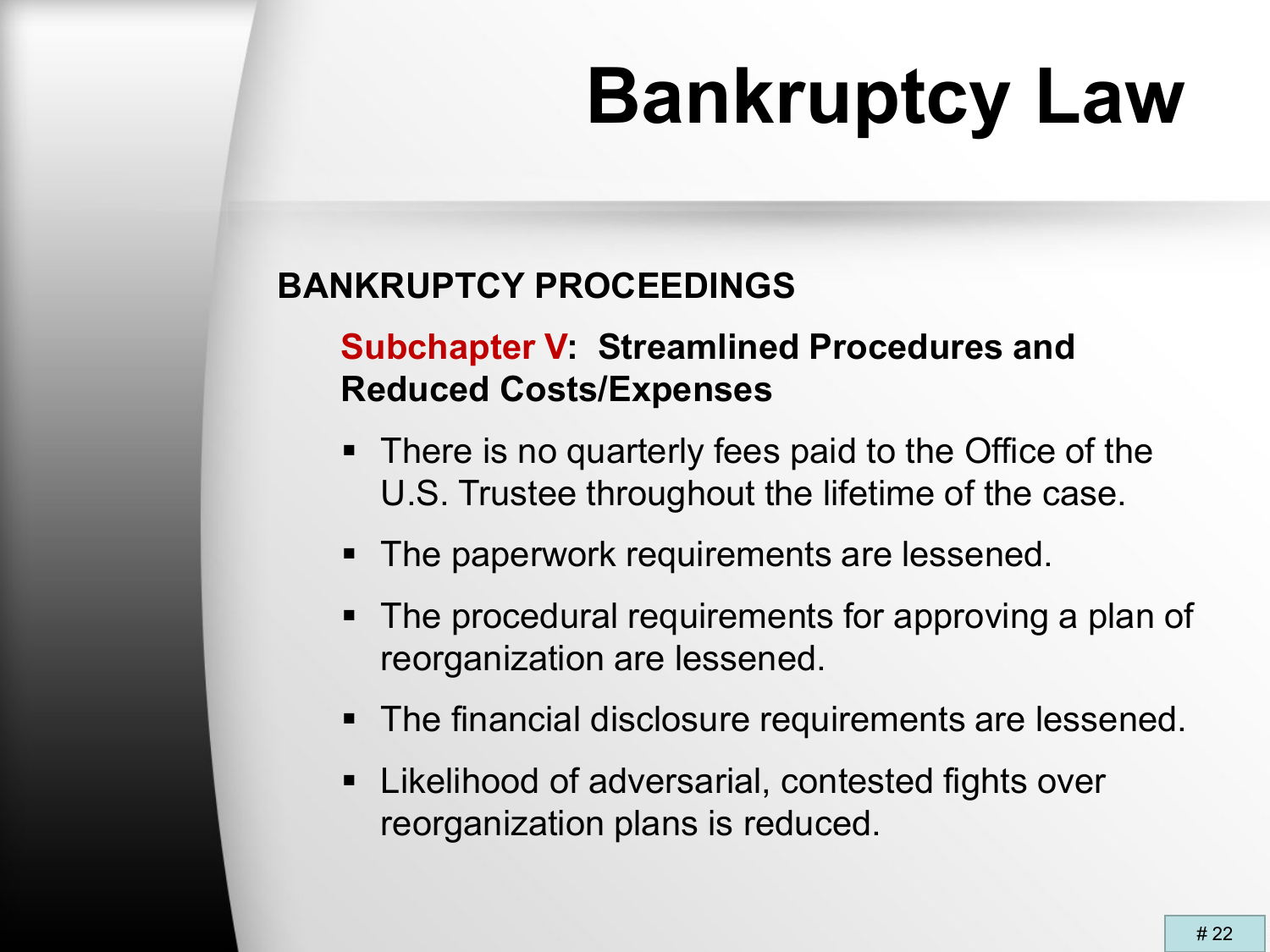### **BANKRUPTCY PROCEEDINGS**

**Subchapter V: Retention of Equity**

**(***ameliorating the* **"Absolute Priority Rule")** 

The owner of the "small business debtor" **may retain their equity** in the business in a confirmed Subchapter V of Chapter 11 plan of reorganization **so long as the reorganization plan** confirmed by the Bankruptcy Court:

- *Does not discriminate unfairly*; and
- *Is fair and equitable with respect to each class of claim or interest* in the debtor.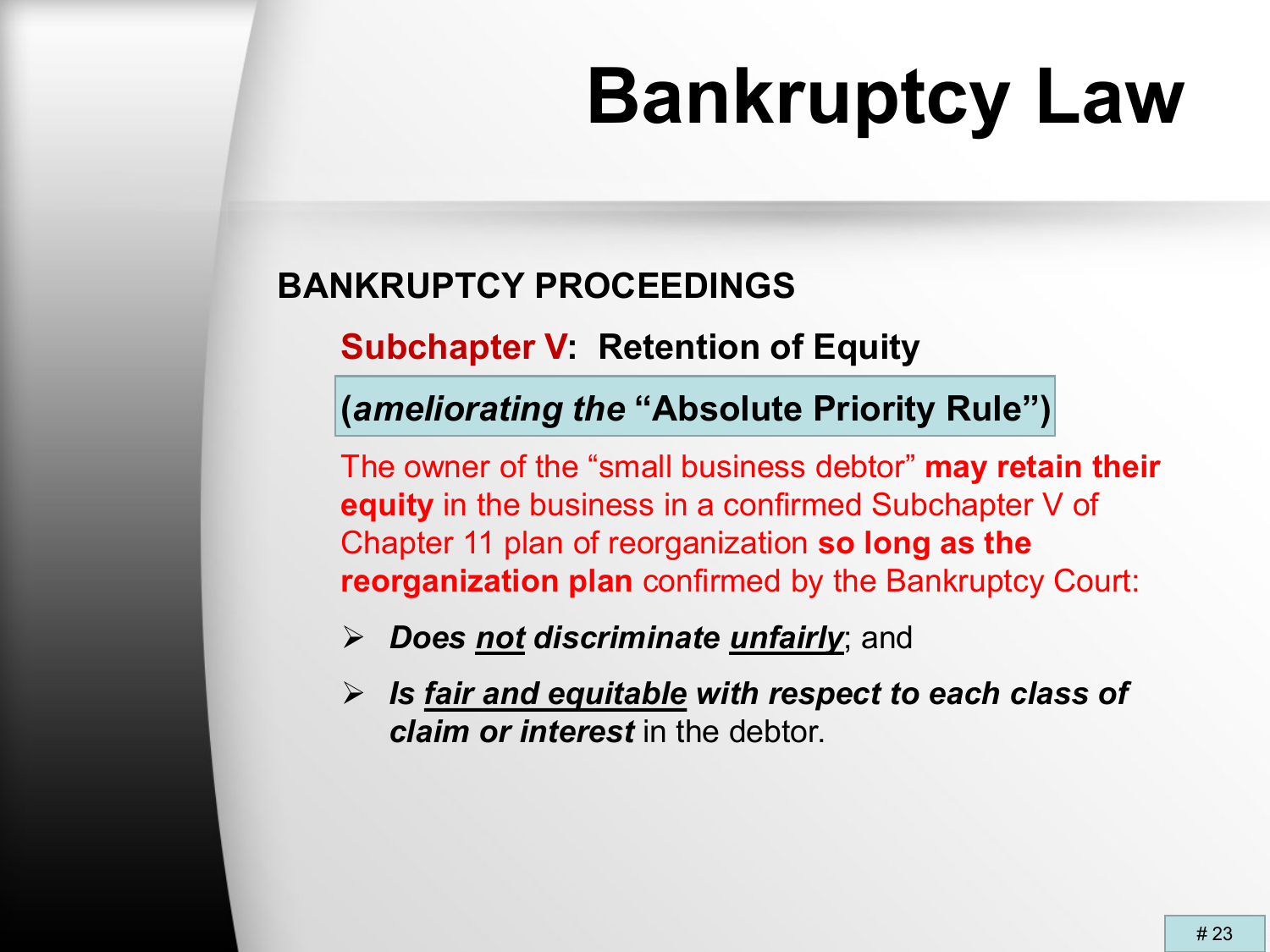### **BANKRUPTCY PROCEEDINGS**

### **Subchapter V:** *WHY DO WE CARE?*

Financial uncertainty and bankruptcy affect inheritance. Depending upon timing, an inheritance may be depleted to satisfy pre-bankruptcy debt. Spendthrift protections are of dubious value depending upon when and how distributions are to be made. And most estate and financial plans have assumed that Chapter 11 bankruptcy (as well as Chapter 7 liquidation) was automatically a fatal blow to the long-term family legacies that many benefactors seek via sophisticated estate planning techniques. Hence, extensive and complicated effort is often made to separate individuals from ownership as well as business operations, which tends to be expensive, unwieldy, and difficult to properly maintain, thereby often becoming ineffectual.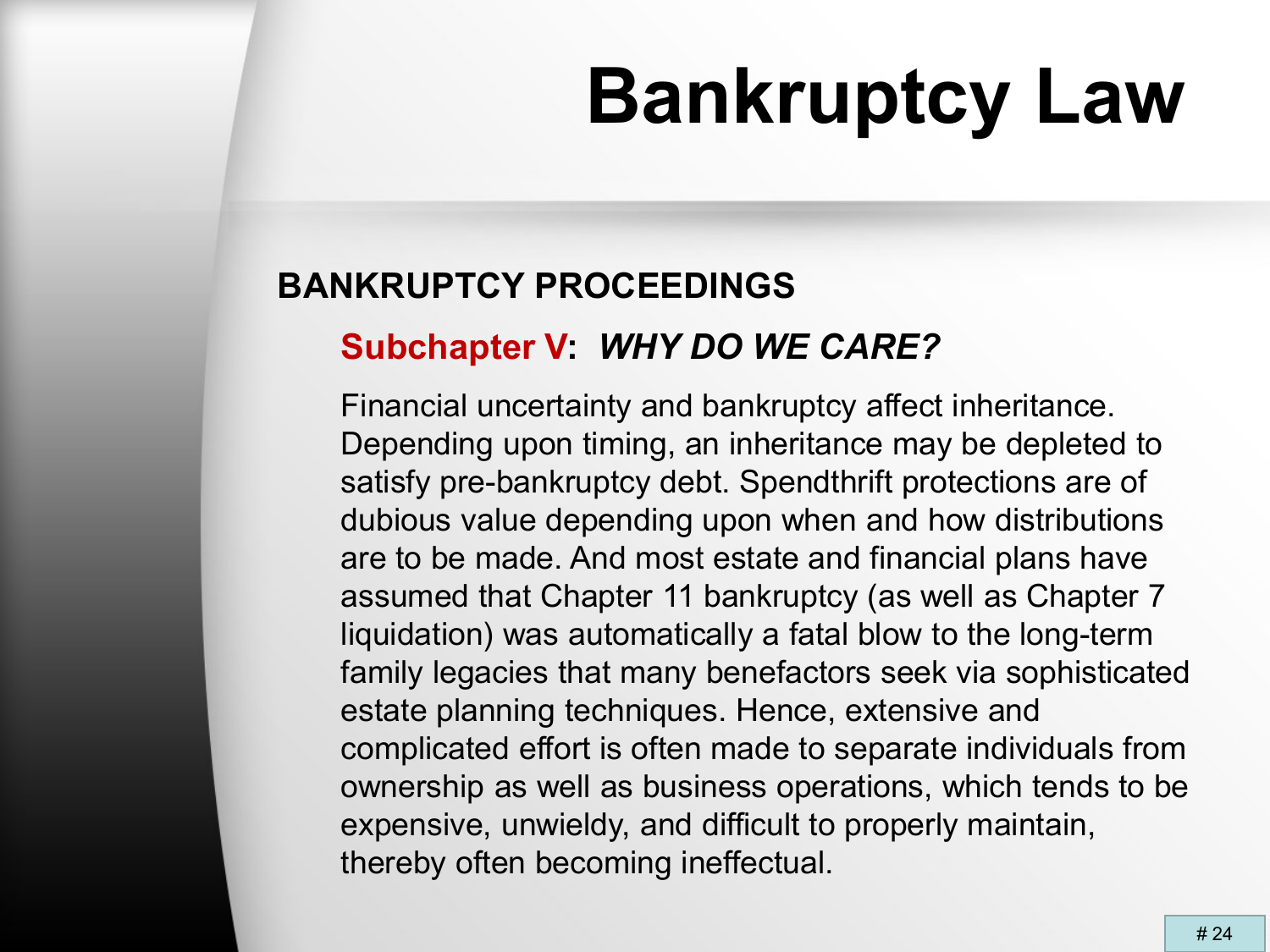### **BANKRUPTCY PROCEEDINGS**

### **Subchapter V: EFFECTS UPON ESTATE & FINANCIAL PLANNING:**

Consequently, it has generally been assumed that businesses (both small and large) should not seek Chapter 11 reorganization, especially when there are aggressive creditors who would likely oppose the reorganization plan. Why? The Absolute Priority Rule as well as the other burdens associated with Chapter 11 proceedings.

With the enactment of Subchapter V of Chapter 11, certain debtors that qualify as a "small business" under the applicable rules **may now effectively and economically utilize the benefits of Chapter 11 to save valuable small business enterprises**, including eliminating debt and rejecting unprofitable contracts, **without losing control or ownership of the business.**

*This encourages financial risk. Planning might accommodate the changed landscape.*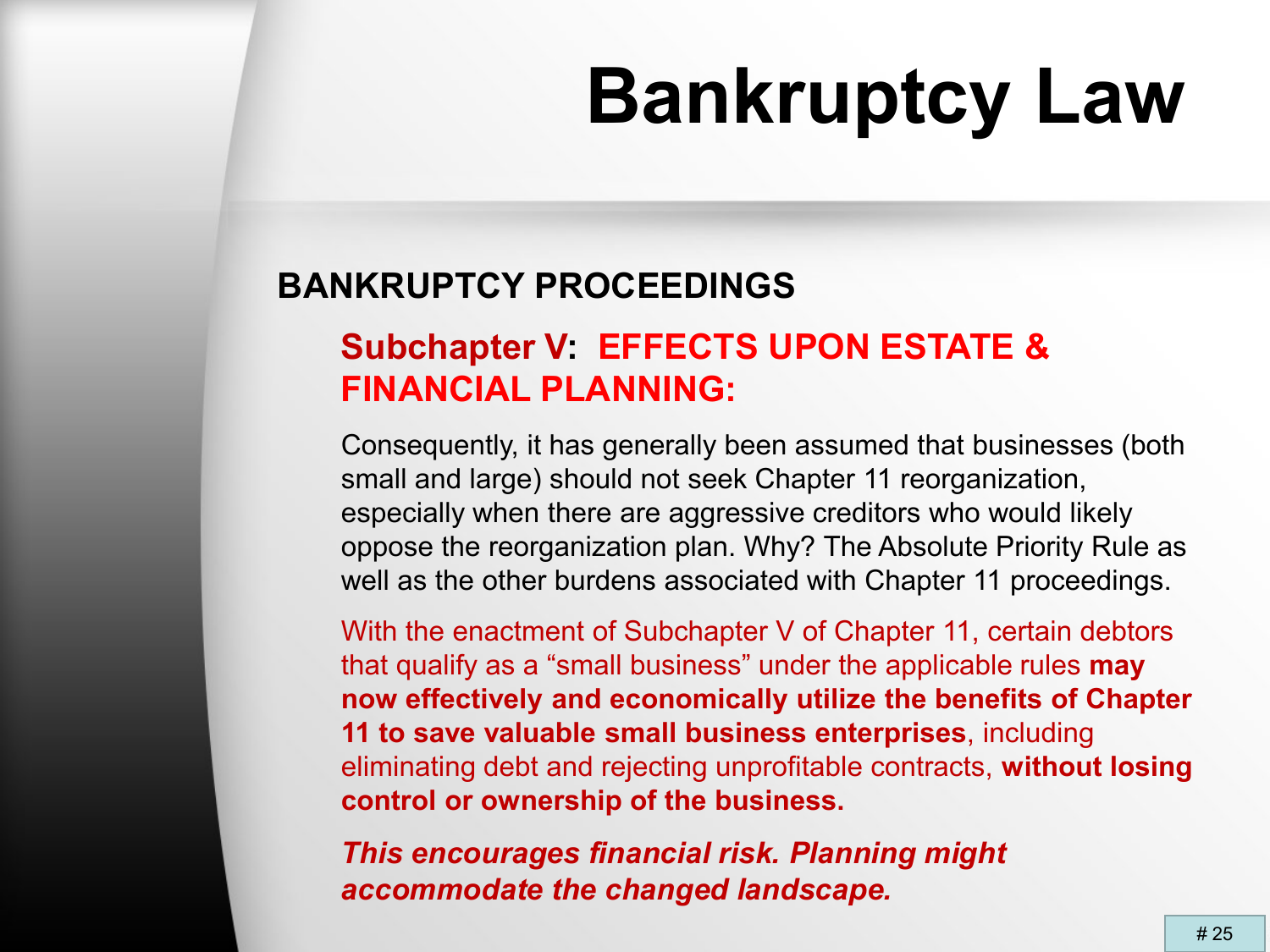### **ENFORCEMENT OF JUDGMENT**

 California's Enforcement of Judgments Law (**EJL**) is Title 9, Part 2 of the Code of Civil Procedure, enacted at Code of Civ. Proc. §§680.010-724.260.

 See Code of Civ. Proc. §680.010 ("This title shall be known and may be cited as the Enforcement of Judgments Law.").

 A "**judgment**" is a decree or decision of a court or judge. See Code of Civ. Proc. 680.230.

 "**Money judgment**" means that part of a judgment that "requires the payment of money." Code of Civ. Proc. §680.270.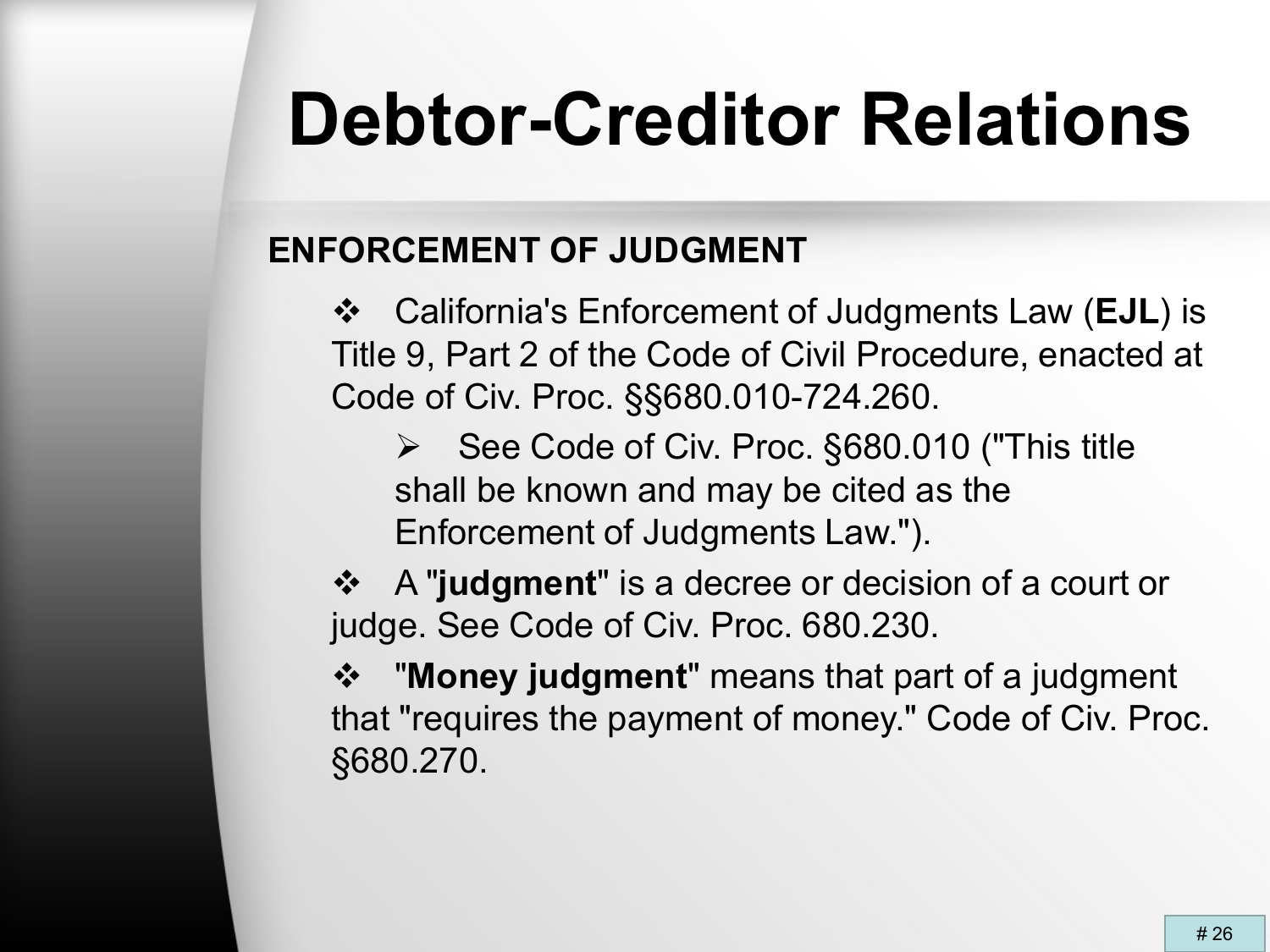### **GOAL**

- The goal is **payment**, i.e., collecting the debt or amount owed.
	- Unsecured creditors, with rare exception, are not permitted self-help remedies.
	- There is no longer any "debtor's prison."
	- Judgment is simply the means to the end, and judgment enforcement is the process of doing so.
	- Warning -- the state and federal governments often use different rules.

 $\div$  Satisfaction of Judgment – the creditor obligated to extinguish the judgment through formal process (usually an affidavit filed with the court which entered judgment, i.e., "Satisfaction") when a money judgment is paid.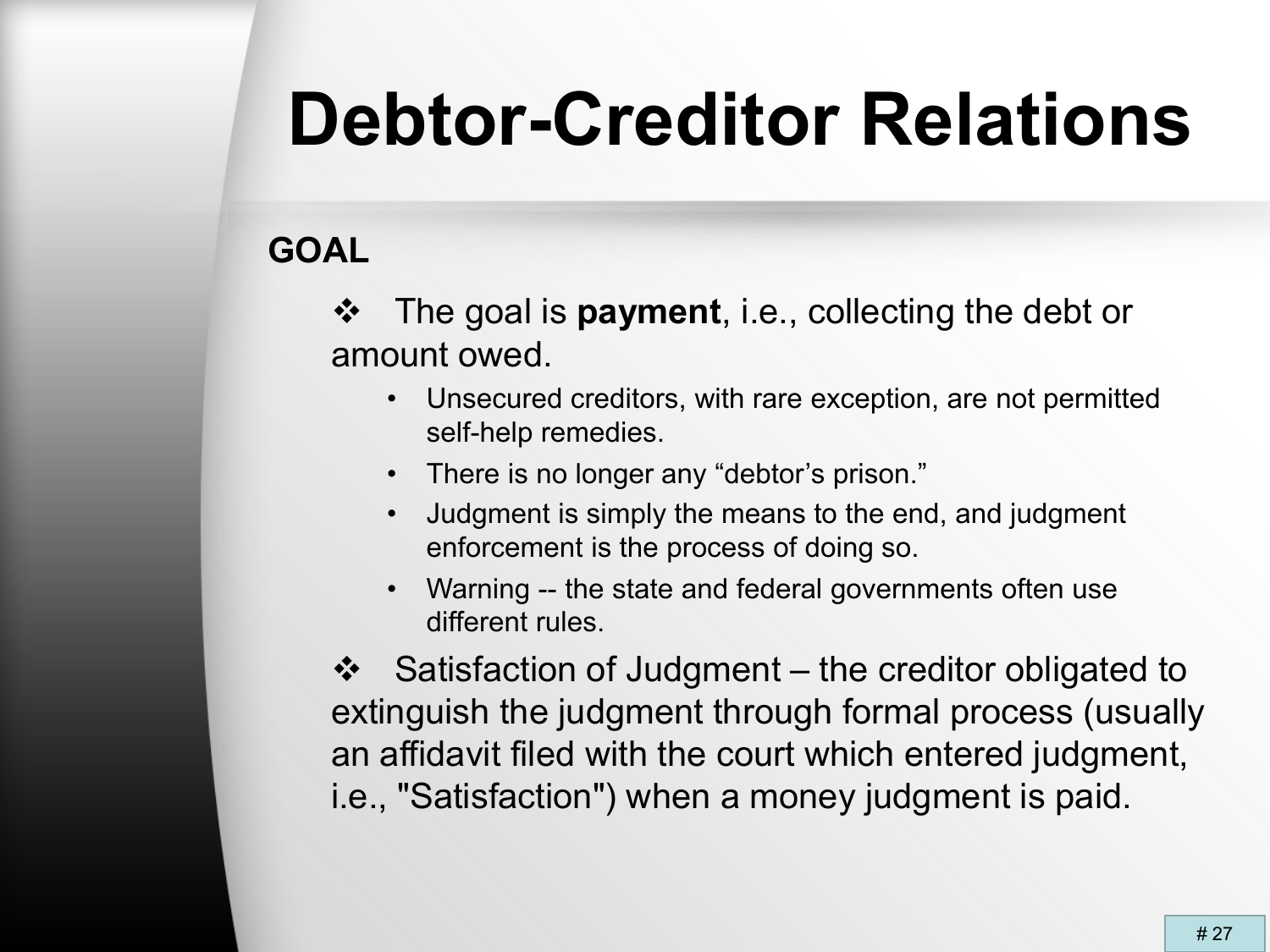### **WHO IS INVOLVED?**

 "**Judgment Creditor**" means the person in whose favor a judgment is rendered or, if there is an assignee of record, means the assignee of record.

- See Code of Civ. Proc. §680.240
- "**Judgment Debtor**" means the person against whom a judgment is rendered.
	- See Code of Civ. Proc. §680.250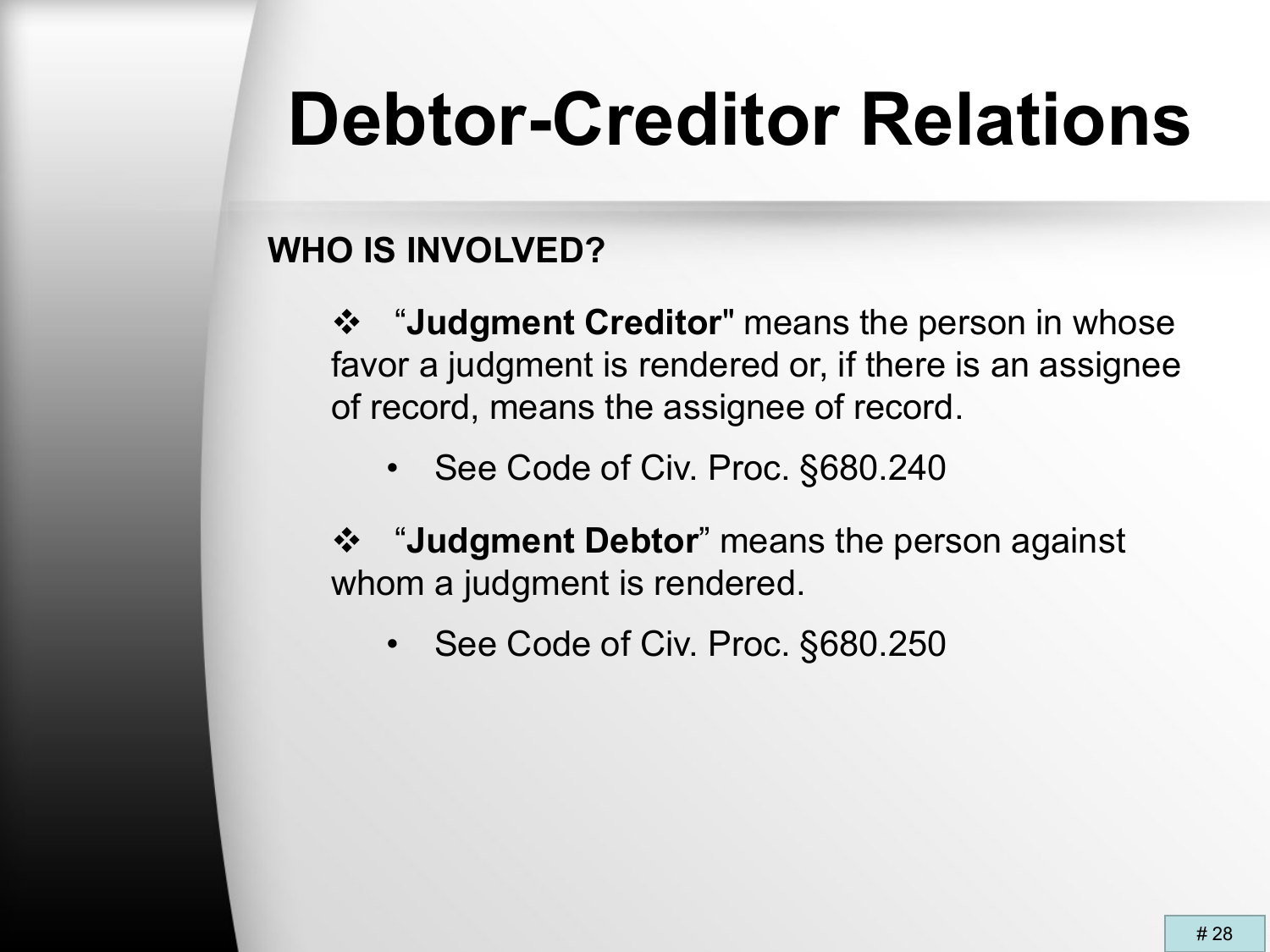### **EXECUTION**

"**Execution**" is the process by which money judgments are enforced. Code of Civ. Proc. §699.010.

- $\triangleright$  "Levy" (seizure) of assets through the delivery of Writ of Execution by court-appointed levying officers;
	- Regardless of whether in the hands of a judgment debtor or someone else (third person).
- $\triangleright$  Selling or disposing of the seized assets.
- $\triangleright$  Applying the net proceeds towards payment of the balance due on the money judgment.
- $\triangleright$  Resulting in satisfaction of the judgment.

Detailed procedures are set forth in the EJL. See Code of Civ. Proc. §§699.010-701.830.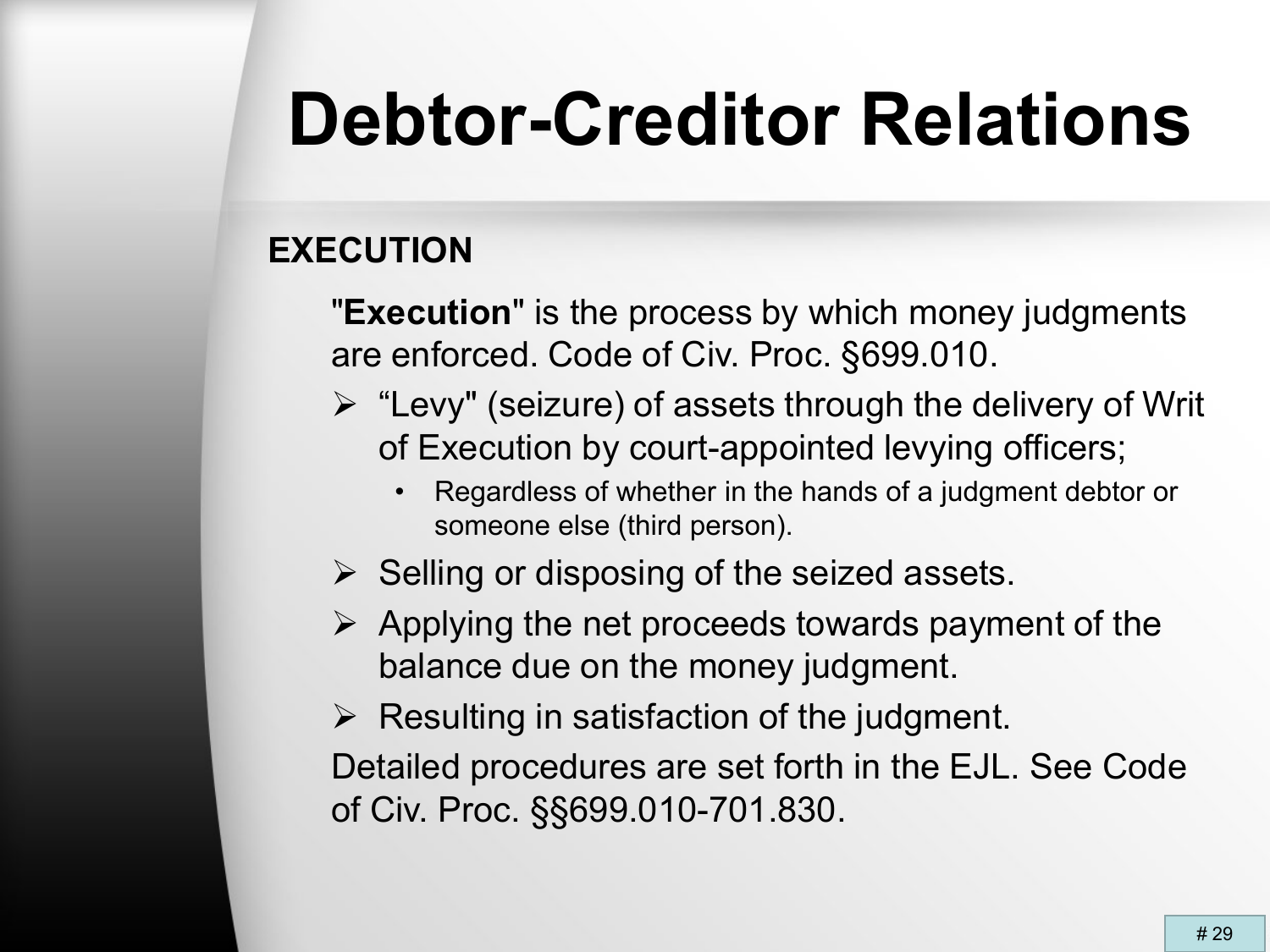### **PROPERTY SUBJECT TO ENFORCEMENT OF JUDGMENT**

 "Except as otherwise provided by law, all **property** of the judgment debtor is subject to enforcement of a money judgment." Code of Civ. Proc. §695.010(a).

 "Except as otherwise provided by law, **all property** that is subject to enforcement of a money judgment pursuant to [Code of Civ. §695.010, see above] is subject to levy under a writ of execution to satisfy a money judgment." Code of Civ. Proc. §699.710.

 $\triangleright$  There are exceptions:

- Property held in a trust relationship.
- Property held in a conservatorship estate.
- Certain types of regulated property (ABC license, etc.).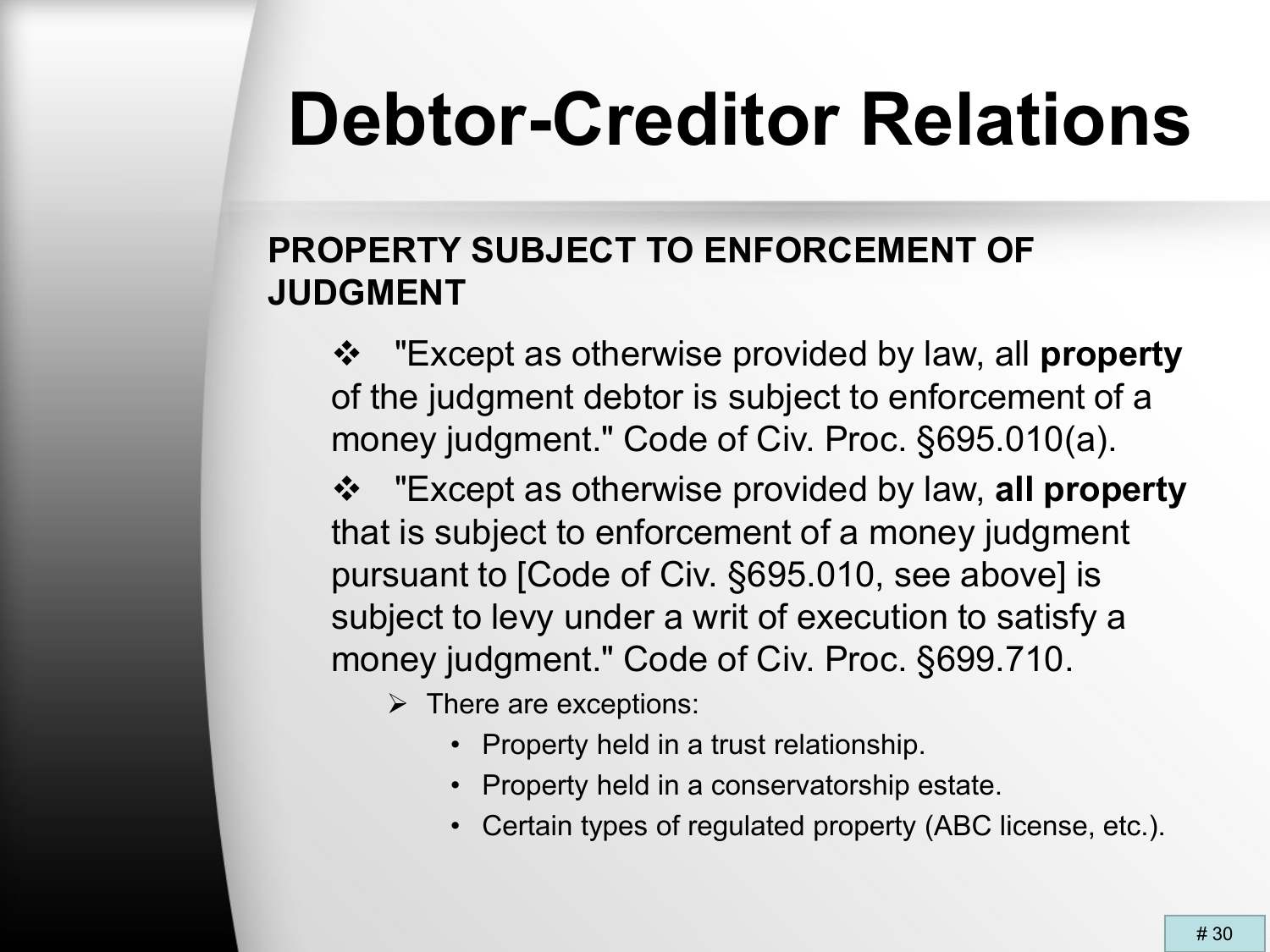### **EXEMPTIONS**

The judgment enforcement laws of the State of California and the bankruptcy laws of the United States both offer debtors the opportunity to **exempt certain property** from creditors. The fundamental purpose behind these exemptions is to ensure that the debtor is not left destitute and dependent upon the public purse after the debtor's assets are used to satisfy creditor claims.

- California (Code of Civ. Proc. §§704.010 704.850)
	- Available even if assets are held in trust: if the trustor retains a *power to revoke,* in whole or in part, then the property held in trust is subject to creditor claims and consequently the trustor may directly claim exemptions. Code of Civ. Proc. §§18200-18201.
- Exemptions available in bankruptcy cases (11 U.S.C. §522; Code of Civ. Proc. §703.130)
	- CAUTION: The homestead exemption available for debtors in bankruptcy cases is *not identical*. The debtor may either choose California's exemptions, or, alternatively, a different set of exemptions that are only available in bankruptcy cases pursuant to Code of Civ. Proc. §§703.140.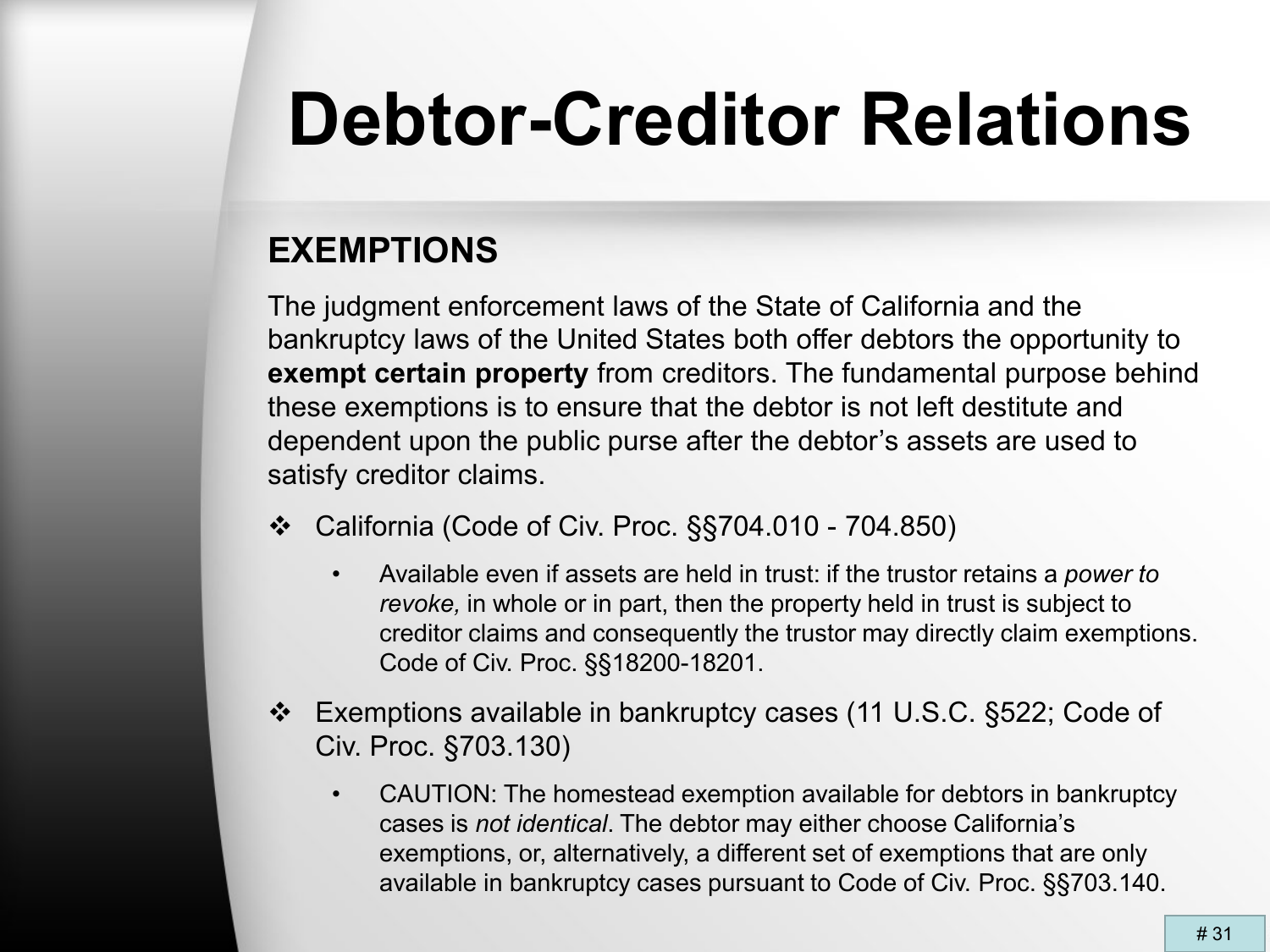### **THE "HOMESTEAD" EXEMPTION**

- The California legislature enacted homestead exemption laws "to protect the sanctity of the family home against a loss caused by a forced sale by creditors...[and] ensure that insolvent debtors and their families are not rendered homeless by virtue of an involuntary sale of the residential property they occupy." Hence, there is a strong public policy toward adopting "a liberal construction of the law and facts to promote the beneficial purposes of the homestead legislation to benefit the debtor." *Amin v. Khazindar* (2003) 112 Cal.App.4th 582, 588.
- **A judgment debtor may obtain the benefits of a homestead exemption by one of the two available statutory methods:**
	- 1. The "**declared homestead**" exemption pursuant to the recording of a signed declaration of homestead [see Code of Civ. Proc. §§704.910 - 704.995]
	- 2. By application of law (the "**automatic homestead**" exemption) automatically by the enforcement of a judicial lien [see Code of Civ. Proc. §§704.710 - 704.850]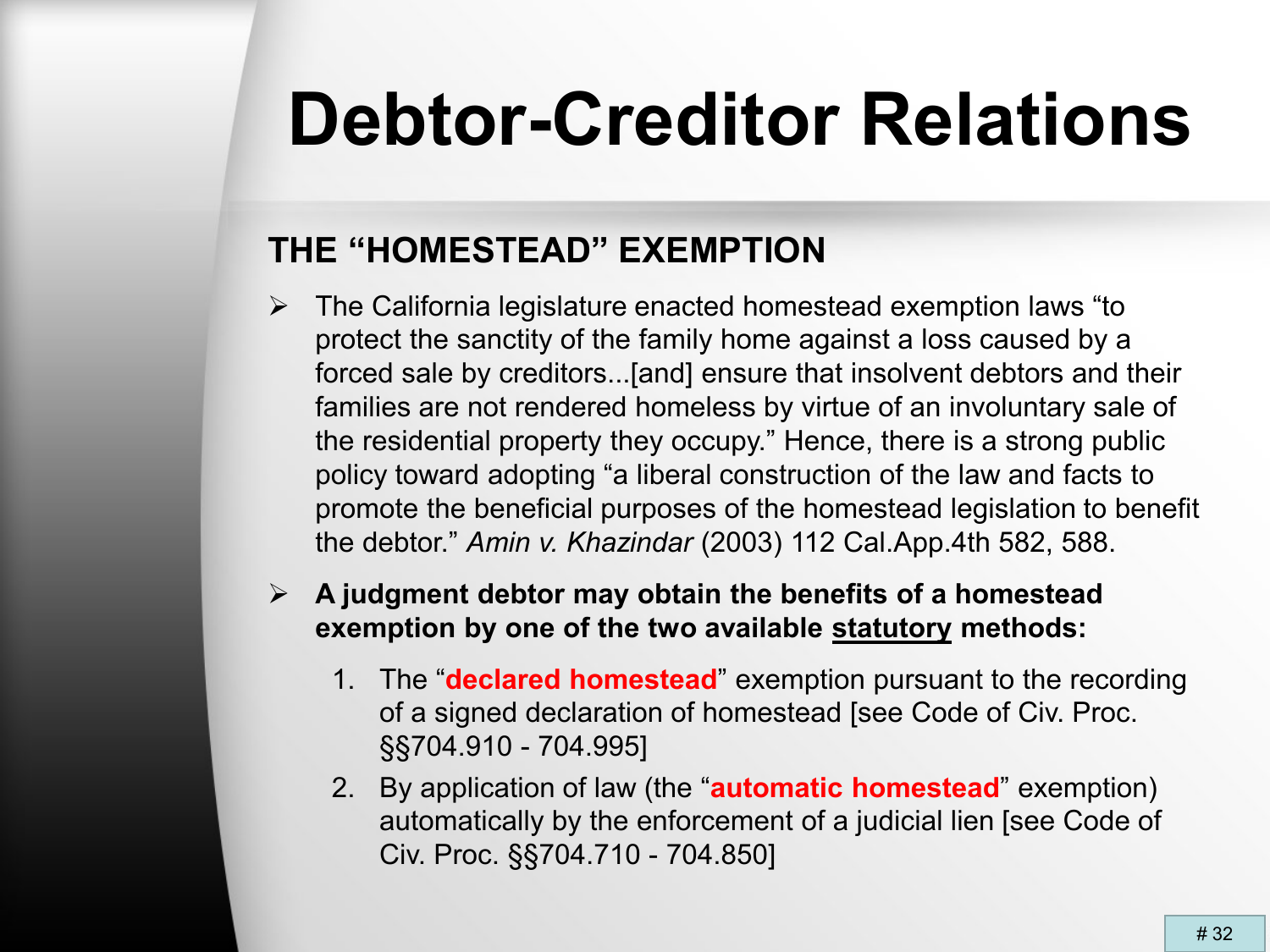### **THE "HOMESTEAD" EXEMPTION DOES NOT DIRECTLY IMPAIR CONSENSUAL ENCUMBRANCES**

The homestead exemption is designed to protect the value of the homestead from judgment liens, but it does not impair the right of a homestead owner to encumber the homestead with consensual liens, such as a deed of trust securing a promissory note executed by the homestead owner. *Smith v. James A. Merrill, Inc.* (1998) 64 Cal.App.4th 94, 102.

Other than as permitted by federal law in bankruptcy proceedings, California's homestead exemptions apply to shelter equity from involuntary encumbrances – not from consensual liens.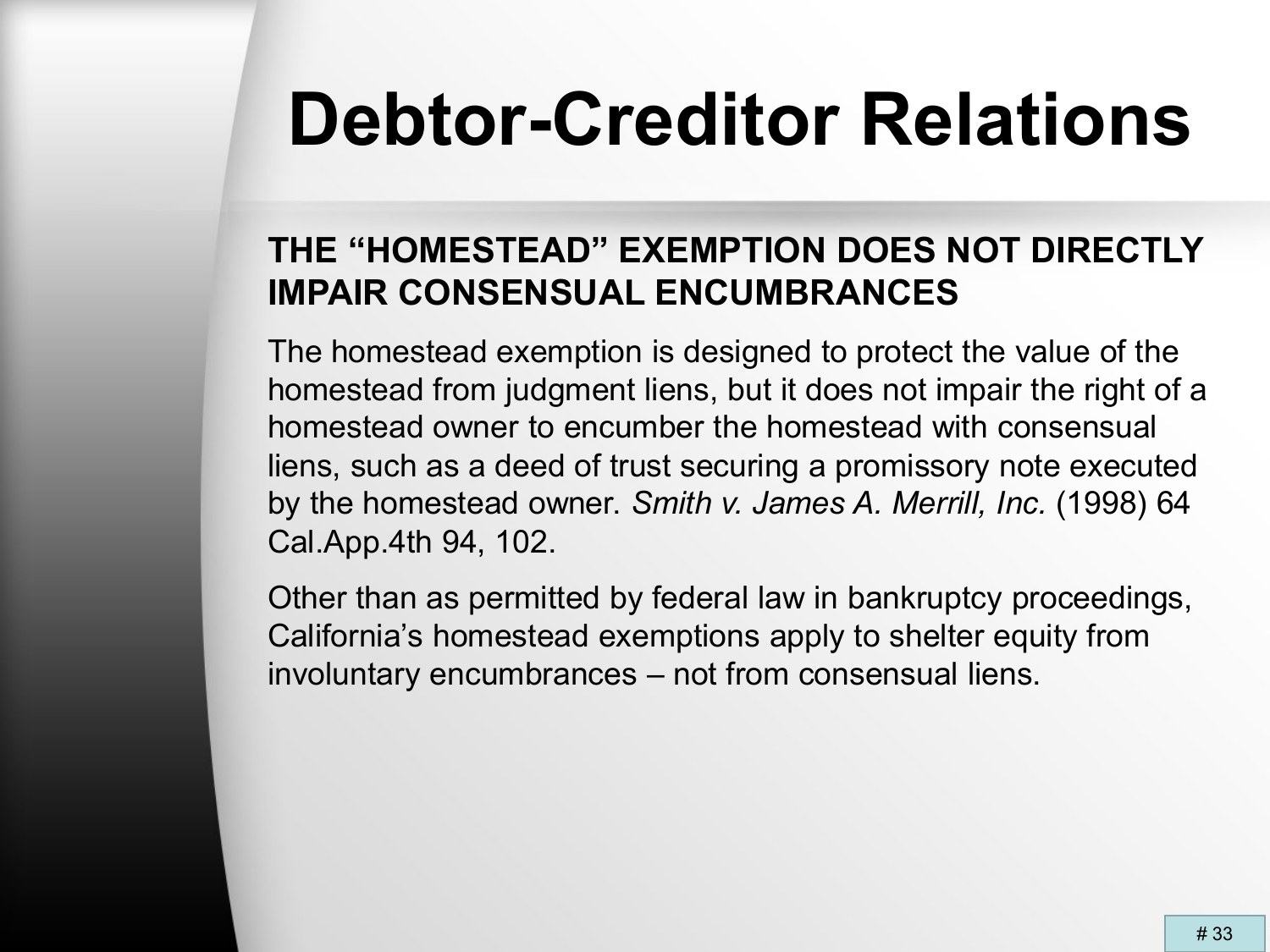#### **MECHANICS OF THE "DECLARED HOMESTEAD" EXEMPTION**

- Standard form **declaration**, **signed** under penalty of perjury, that must be **recorded** in the official title records of the county in which the debtor(s) hold title to a dwelling.
- $\triangleright$  The declared homestead is expressly limited to an "interest in real property (whether present or future, vested or contingent, legal or equitable) that is a '**dwelling**' as defined in [Code of Civ. Proc.] §704.710, **but does not include a** *leasehold estate* **with an unexpired term of less than two years** *or the interest of the*  **beneficiary of a trust.**" Code of Civ. Proc. §704.910(c).
- $\triangleright$  The recorded declared homestead limits the extent to which a **subsequently-recorded, involuntary judicial lien** will attach to the declared homestead.
	- This affects both judgment liens as well as attachment liens. See Code Civ. Proc. §704.950 (enforcement of judgment lien) and Code of Civ. Proc. § 487.025(b) (enforcement of attachment lien).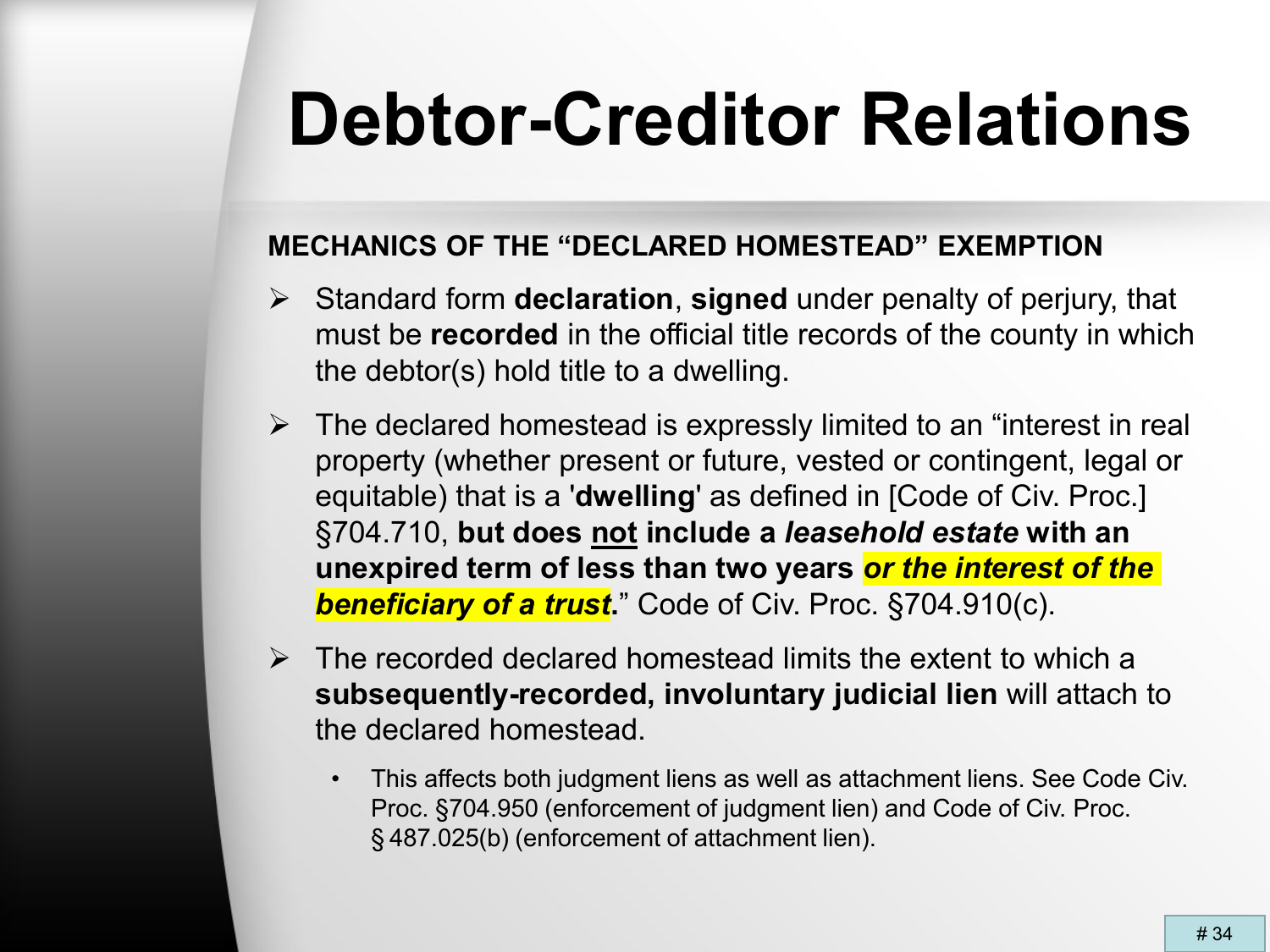#### **SURPLUS VALUE PROTECTED BY THE "DECLARED HOMESTEAD"**

When there is a declared homestead, a judgment lien will attach only to the **surplus value** of the property.

- $\triangleright$  The "surplus value" is the amount of the homestead exemption set forth in Code of Civ. Proc. §704.730, plus the amount of all liens and encumbrances on the declared homestead at the time the abstract of judgment is recorded to create the judgment lien.
- $\triangleright$  Proceeds from the voluntary sale of a declared homestead are also exempt in the amount of the homestead exemption for a period of six months after the date of the sale. Code of Civ. Proc. § 704.960(a).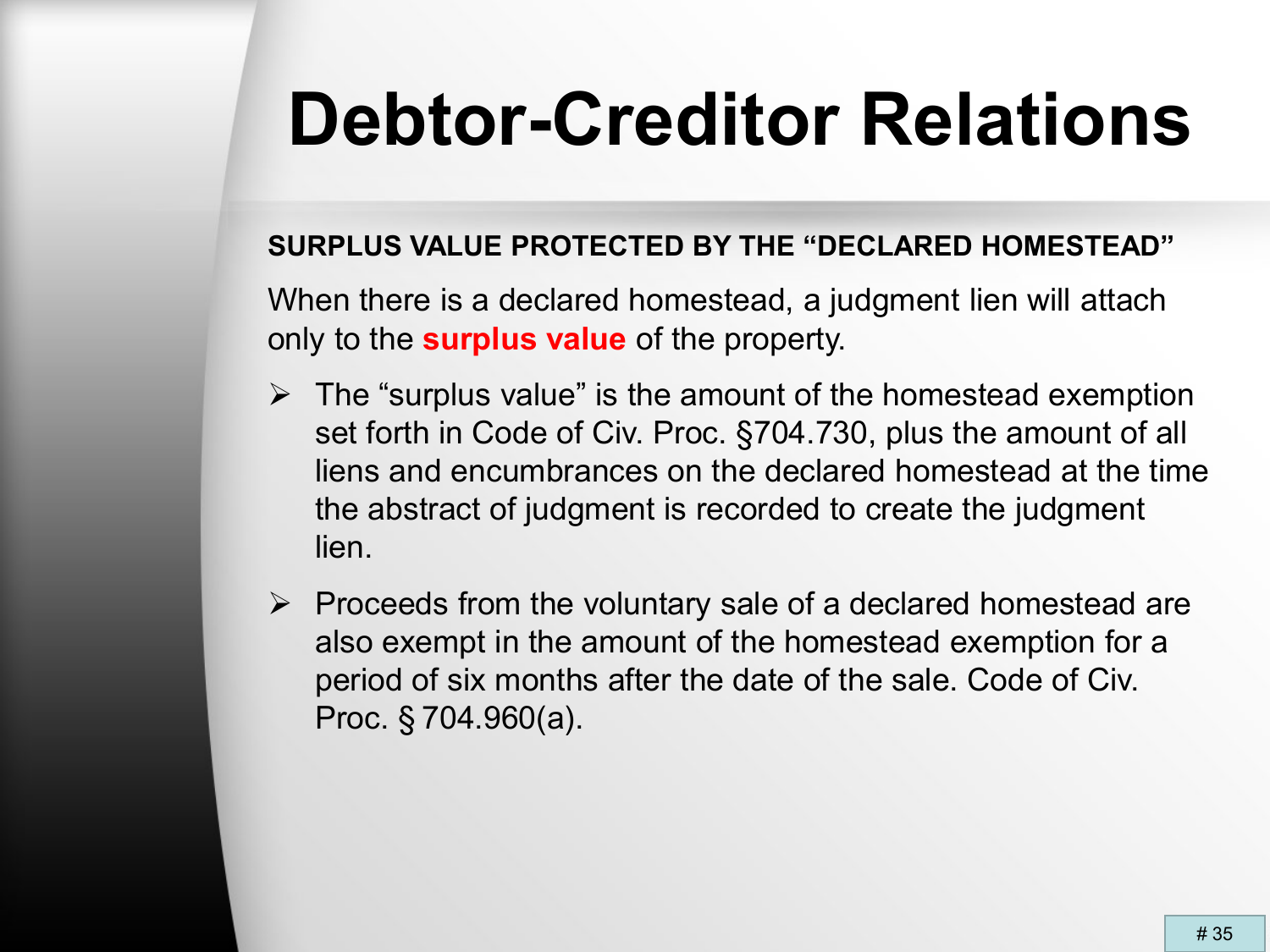#### **PROBLEMS WITH THE "DECLARED HOMESTEAD" EXEMPTION**

- $\triangleright$  The declared homestead does not impair a judgment lien created under Code of Civ. Proc. §697.320 for **child, family, or spousal support**. Code of Civ. Proc. §704.950(b.
- $\triangleright$  The declared homestead does not impair judgment liens recorded **before** the recording the declaration. In other words, a judgment lien does not attach to a declared homestead when the declaration was recorded before the lien.
- The amount of a declared homestead **does not increase in value** upon amendment to the declared homestead statutes if a judgment lien has been already recorded. Code of Civ. Proc. §704.965.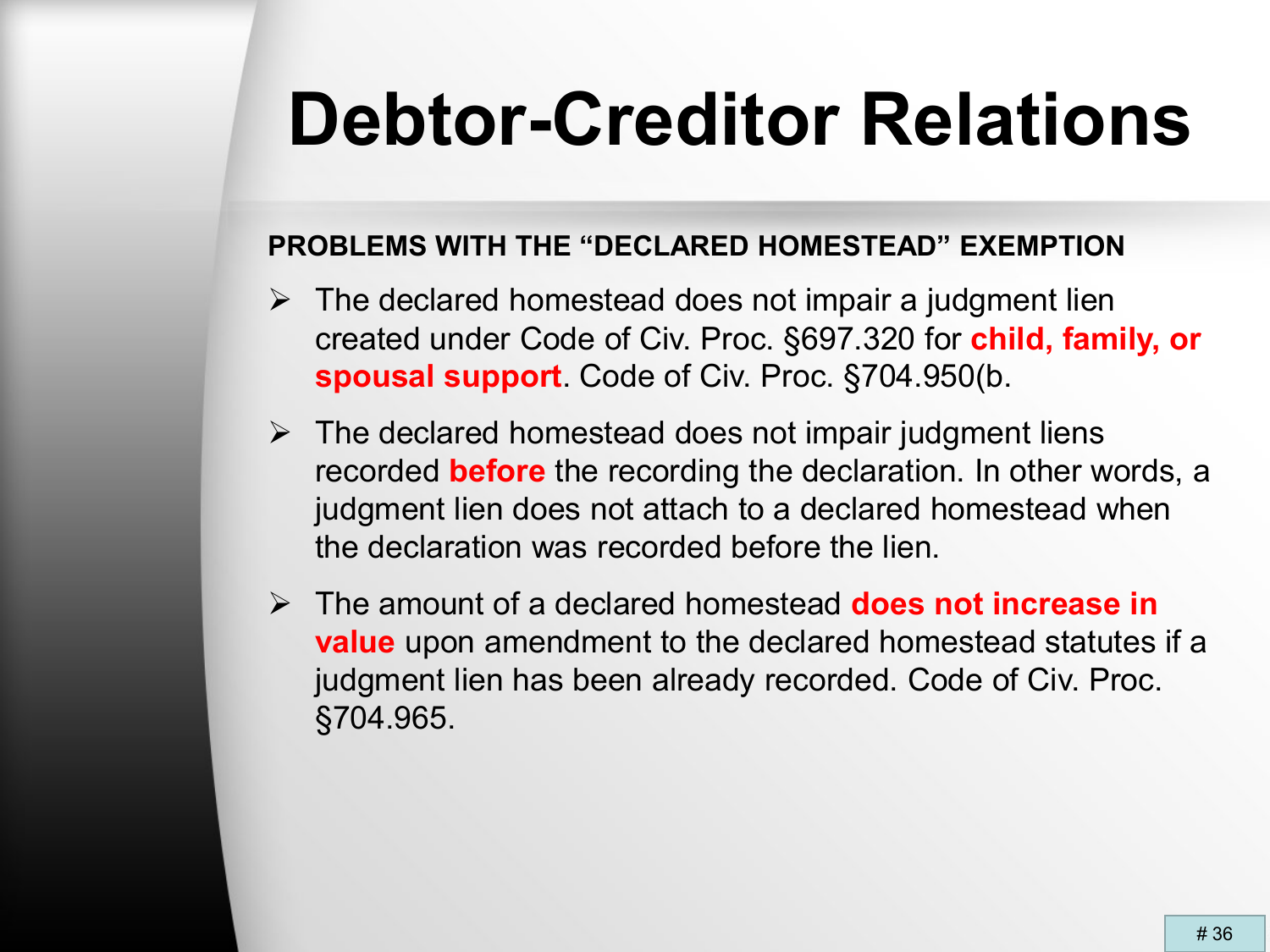#### **CONFLICT IN AUTHORITIES**

Interesting conflict between federal and state authorities – what if there is no surplus equity in existence at the time of the recording the declared homestead, but the property then appreciates in value and/or other liens are reduced, thereby generating surplus equity?

- $\triangleright$  In the Ninth Circuit, no attachment to surplus equity.
	- *In re Jones* (9th Cir. 1997) 105 F.3d 923
- $\triangleright$  Under California authorities, the judgment lien does attach to subsequently generated surplus equity.
	- *Teaman v. Wilkinson* (1997) 55 Cal.App.4th 1259
	- *Smith v. James A. Merrill, Inc.* (1998) 64 Cal.App.4th 94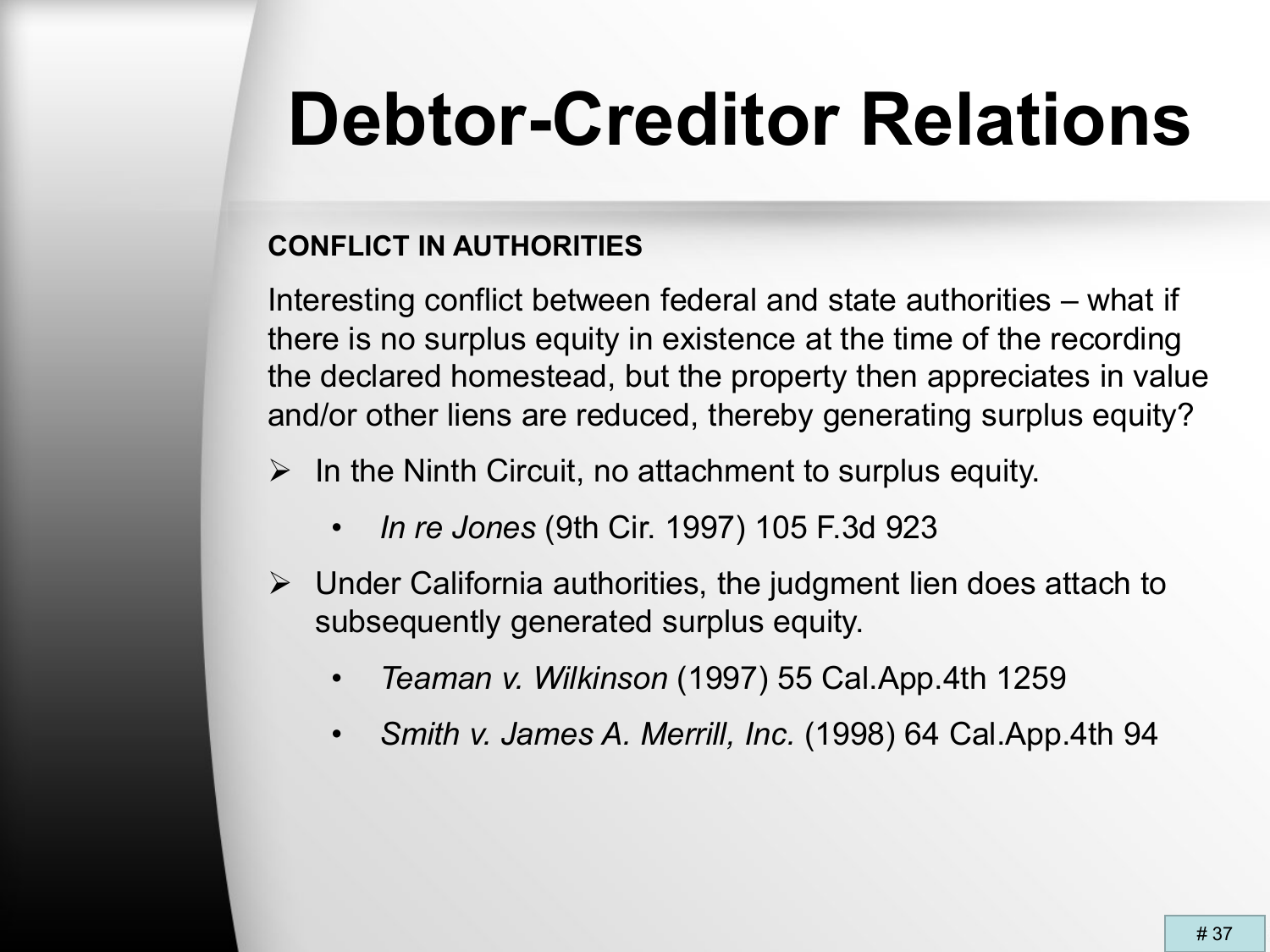#### **THE "AUTOMATIC HOMESTEAD" EXEMPTION**

- $\triangleright$  The automatic homestead exemption protects a debtor from **forced judicial sales** of a debtor's dwelling.
	- "The filing of a bankruptcy petition constitutes a forced sale for purposes of the automatic homestead exemption." *In re Diaz*  (B.A.P. 9th Cir. 2016) 547 B.R. 329, 334.
- $\triangleright$  The automatic homestead defines a homestead for these purposes as "the principal dwelling (1) in which the judgment debtor or the judgment debtor's spouse resided on the date the judgment creditor's lien attached to the dwelling, and (2) in which the judgment debtor or the judgment debtor's spouse resided continuously thereafter until the date of the court determination that the dwelling is a homestead." Code of Civ. Proc. § 704.710(c).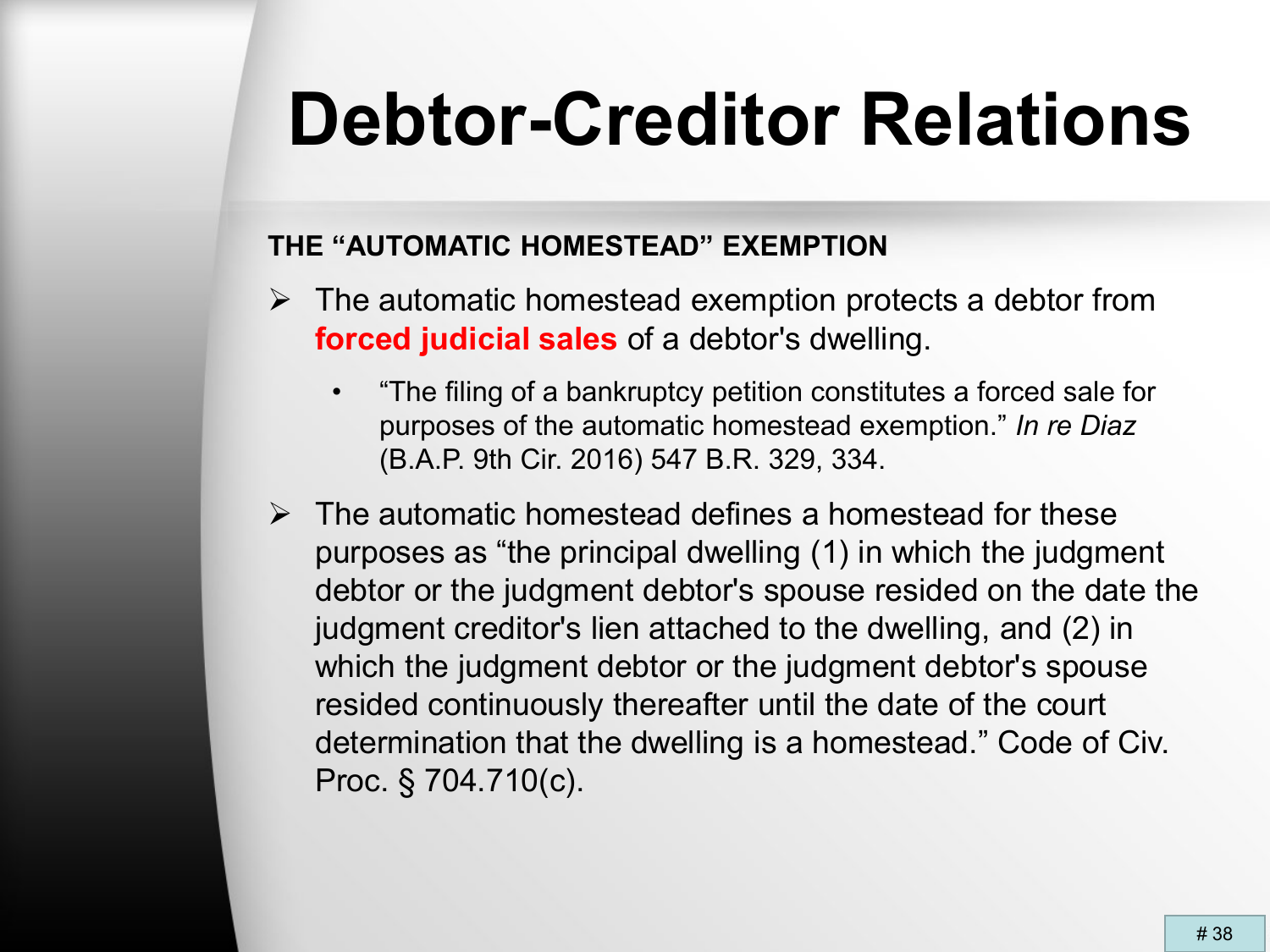#### **EXTENT OF THE "AUTOMATIC HOMESTEAD" PROTECTION**

*In re Nolan* (Bankr. C.D.Cal. July 21, 2020) 618 B.R. 860.

- $\triangleright$  The bankruptcy court noted that, while the declared homestead statute explicitely *excludes* the interest of a debtor-beneficiary in a trust, the automatic homestead does not.
- In *Nolan*, the Bankruptcy Court determined that the automatic homestead exemption does not limit the type of interest that may be protected, and therefore it may apply to any interest constituting a debtor's dwelling that would be reachable directly or indirectly by action of a judgment creditor.
- $\triangleright$  Any possessory interest in a dwelling may be subject to the automatic homestead exemption, **such as life estates, unrecorded beneficial interests, leaseholds, and even those with colorable claims to ownership despite pre-petition lien foreclosure sales** – **so long as there is a pre-lien, continuous residency in the dwelling and the debtor's interest therein could directly or indirectly be subject to creditor action**. *Nolan*, 618 B.R. at 868-869.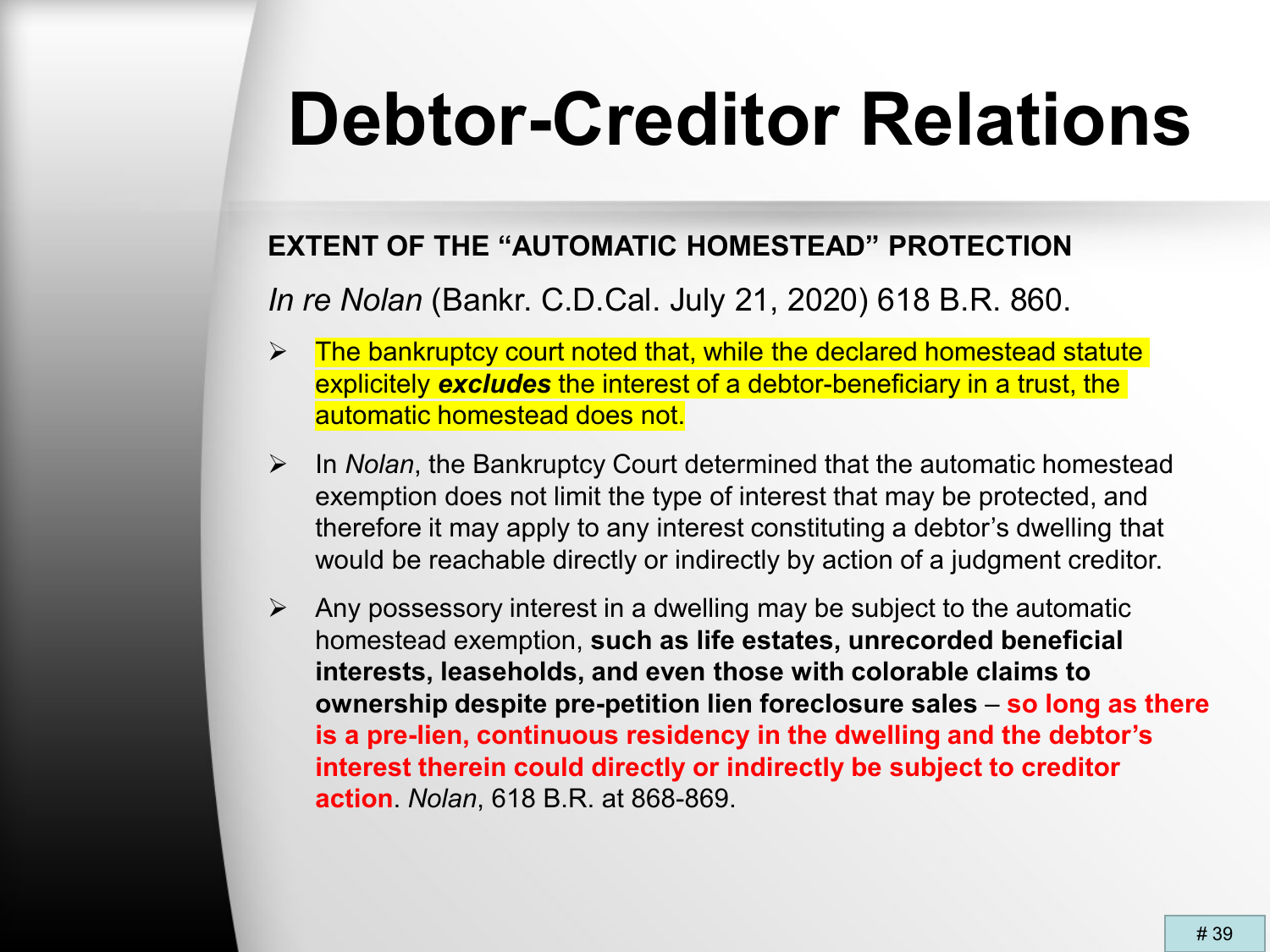#### **EXEMPTION AMOUNT (BOTH DECLARED & AUTOMATIC)**

The amount of the homestead exemption has increased and expanded over the years by legislative changes. Through the last day of December 31, 2020, the California homestead exemption amount was (as set forth in Code of Civ. Proc. §703.730) the following:

- **\$75,000** if you are a single homeowner
- **\$100,000** if you live with a dependent family member; and
- **\$175,000** if you meet certain family, age, income, and other qualifications (blind, disabled, senior (elder), low income, etc.).

This applies as a family unit, hence spouses are entitled to a single homestead exemption amount. Code of Civ. Proc. §703.110.

*This is not particularly helpful and, consequently, the homestead exemption (whether voluntary or involuntary) has not been a traditional technique applied in wealth transfer techniques for sophisticated estate and financial planning.*

*That has changed…*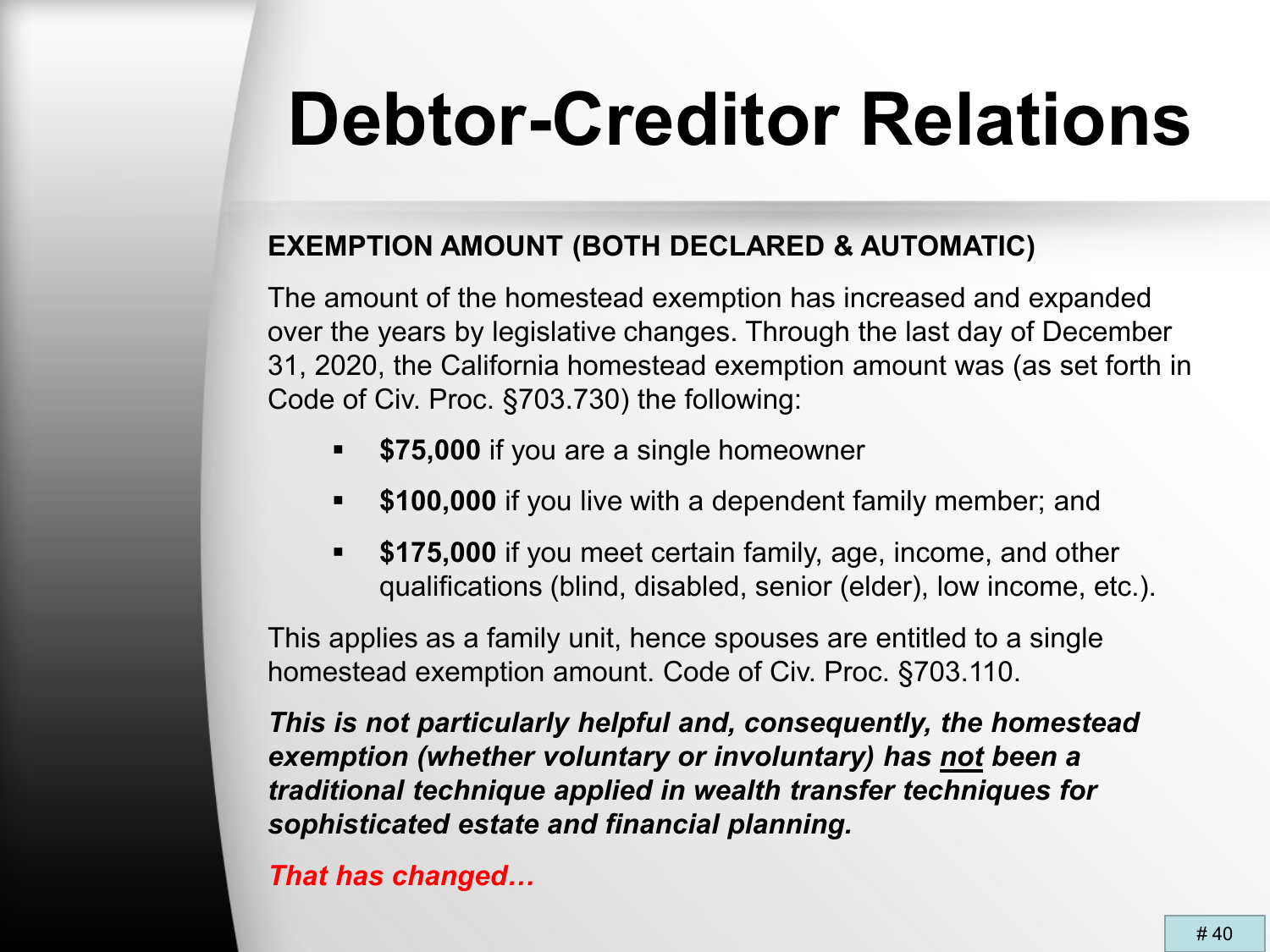#### **EXEMPTION AMOUNT (BOTH DECLARED & AUTOMATIC)**

As of **January 1, 2021**, the amounts have **increased**:

Code of Civ. Proc. §704.730. Amount of Homestead Exemption.

a. The amount of the homestead exemption is the **greater** of the following:

> 1. The countywide median sale price for a single-family home in the calendar year prior to the calendar year in which the judgment debtor claims the exemption, **not to exceed six hundred thousand dollars (\$600,000)**.

[ *or* ] Three hundred thousand dollars (\$300,000).

b. The amounts specified in this section shall adjust annually for inflation, beginning on January 1, 2022, based on the change in the annual California Consumer Price Index for All Urban Consumers for the prior fiscal year, published by the Department of Industrial Relations.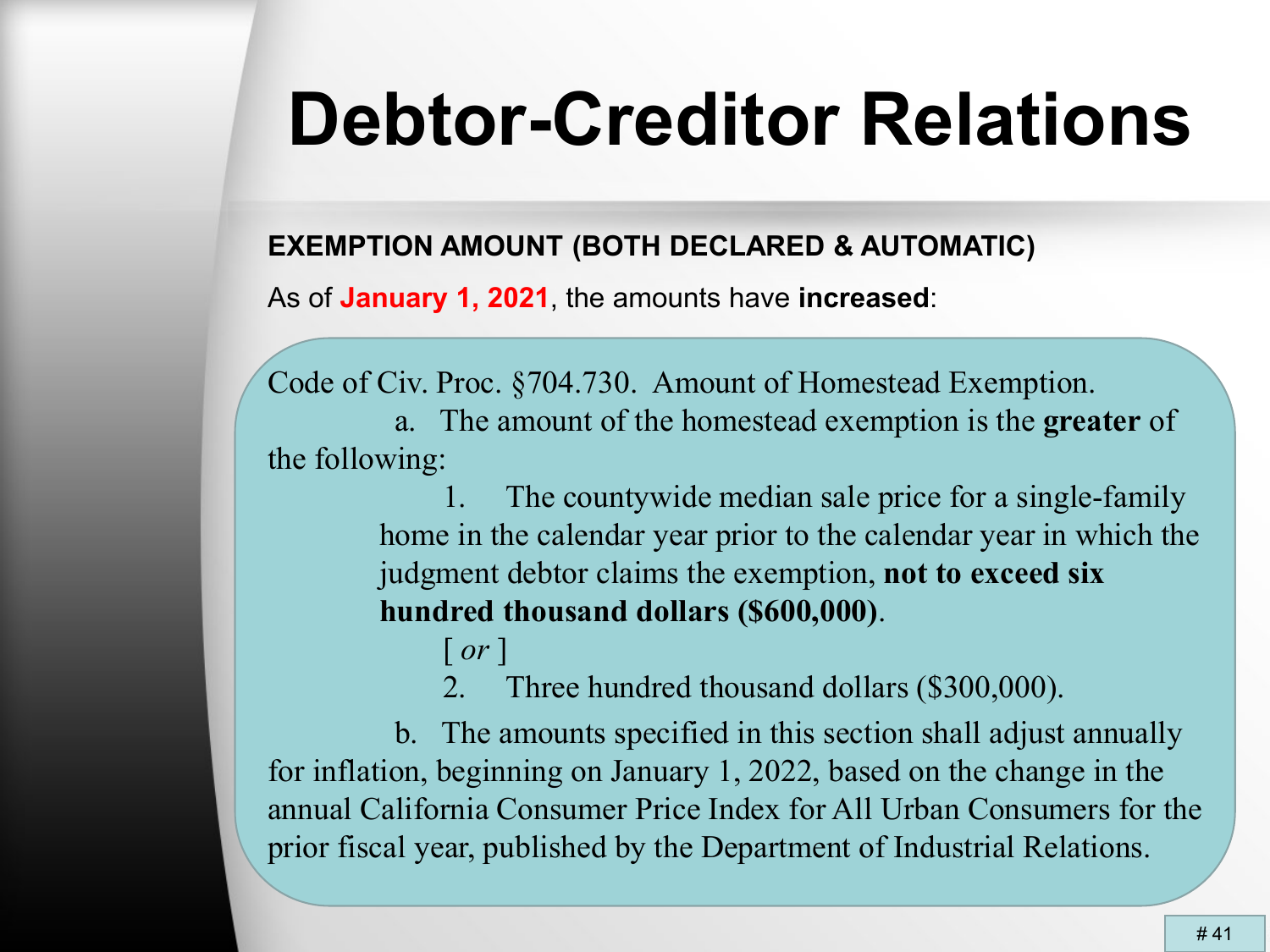#### **EXEMPTION AMOUNT (BOTH DECLARED & AUTOMATIC)**

California Association of Realtors (CAR) public-access database of countywide **median sale price for a single-family home** in the calendar year prior to the calendar year:<https://car.sharefile.com/share/view/s0c02663a5c54e23a> **Los Angeles County:** 2019 (low \$539,480 to high \$663,110 = median **>** \$600,000) 2020 (low \$546,930 to high \$747,380 = median **>** \$600,000) **Orange County:** 2019 (low \$792,500 to high \$845,000 = median **>** \$600,000) 2020 (low \$880,000 to high \$950,000 = median **>** \$600,000)

**Santa Barbara, Ventura, Los Angeles, Orange, and San Diego Counties have the maximum exemption amount (\$600,000) for 2021 and likely in the future.** The only projected locations in Southern California that will not have \$600,000 for the homestead exemption in 2021 will be Riverside, San Bernardino, and Imperial Counties. *Marin County* -- l*owest in 2018-2020 was \$1,172,940 and highest was \$1,545,500*

*Kern County* -- *lowest in 2018-2020 was \$235,250 and highest was \$300,000*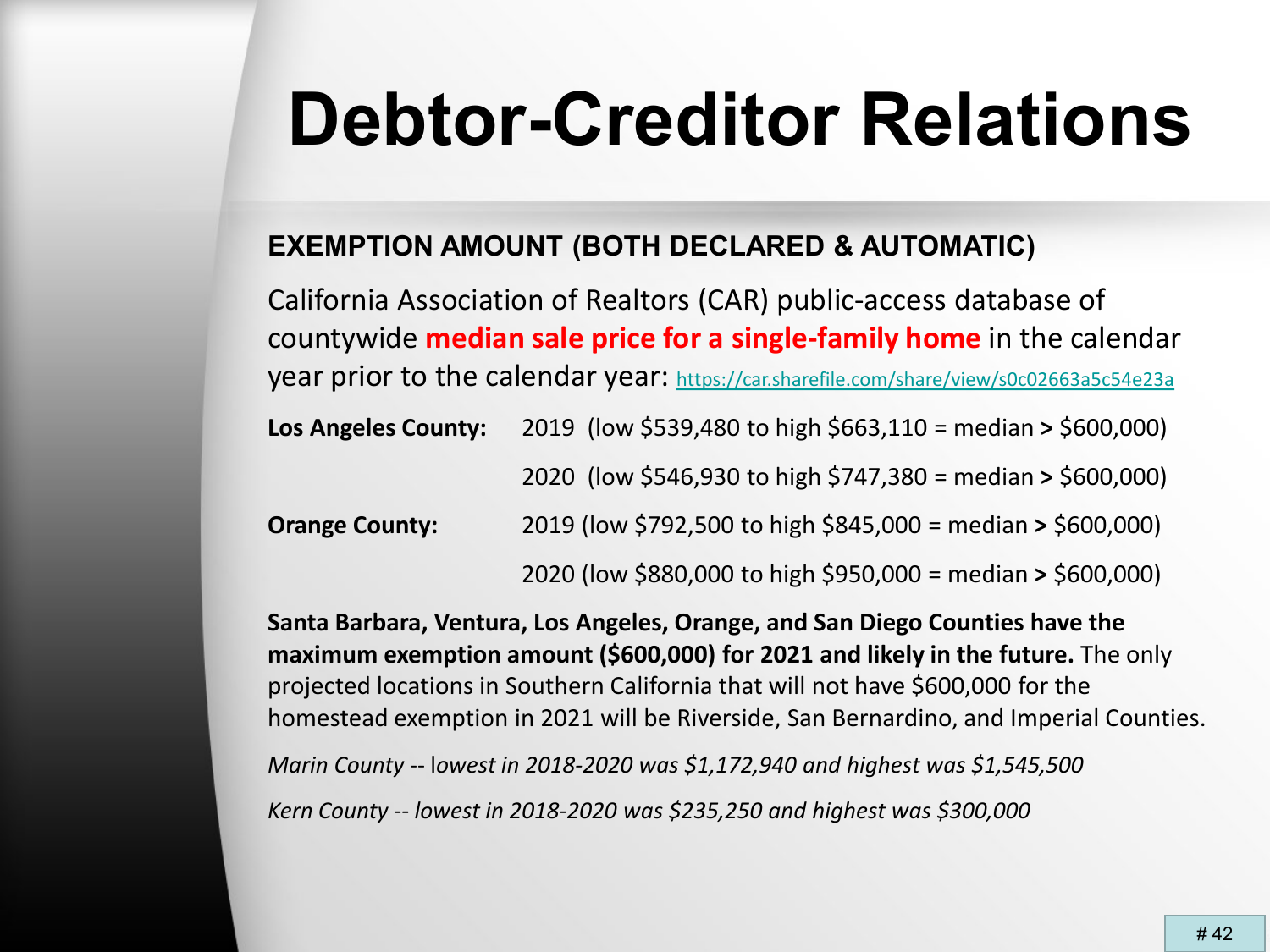#### **EXEMPTION AMOUNT (ALTERNATIVE IN BANKRUPTCY)**

The alternative exemption available in California bankruptcy proceedings:

Code of Civ. Proc. §703.140(b)(1) [*periodically adjusted*]:

The debtor's aggregate interest, not to exceed twenty-four thousand sixty dollars (\$**24,060**) in value, in real property or personal property that the debtor or a dependent of the debtor uses as a residence, in a cooperative that owns property that the debtor or a dependent of the debtor uses as a residence.

This alternative is primarily chosen by people filing bankruptcy who are either not homeowners or have no equity in their homes, as the amount of the exemption is a "wildcard" that may be applied to any property, not simply dwellings.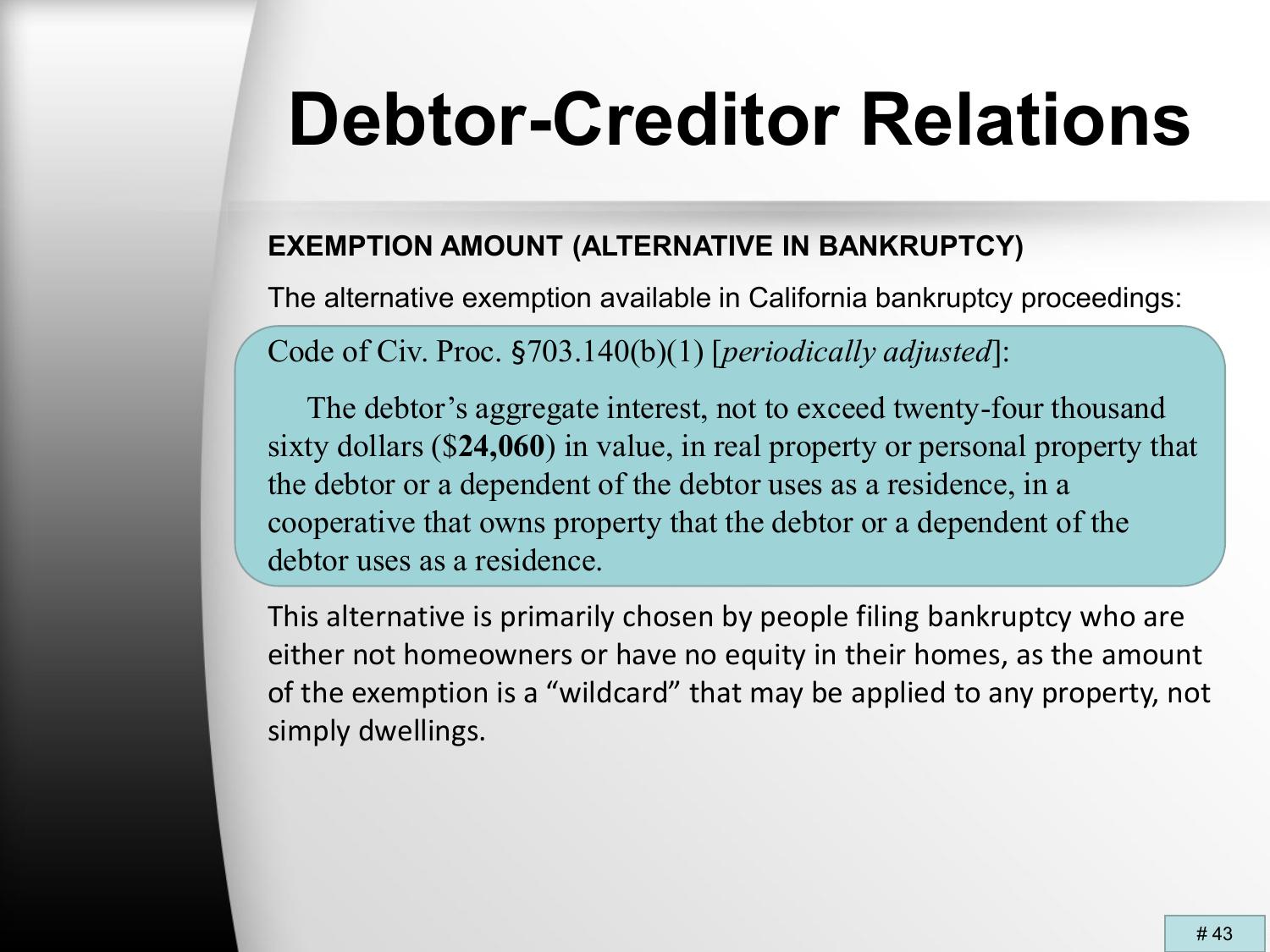#### **HOMESTEAD EXEMPTIONS**

#### **EFFECTS UPON ESTATE & FINANCIAL PLANNING:**

Until recently, it has generally been assumed that the homestead exemption would not play a significant role in sophisticated estate and financial planning. Often the plans and structures were or are deliberately designed to obfuscate the interests of beneficiaries in valuable residential real property.

With the enactment of California's revised homestead rules, those who plan estates (and fiduciaries who act on behalf of beneficiaries) should revisit their plan structures to see if heightened exemption values might benefit those persons whose entitlement to exercise possessory interests in dwellings has been restricted through traditional planning techniques**.**

*Planning should accommodate the ability to shelter significant equity by and through the appropriate use of the homestead exemption, and to do so with respect to in interests in property that may fall within the expanded definition of "dwelling."*